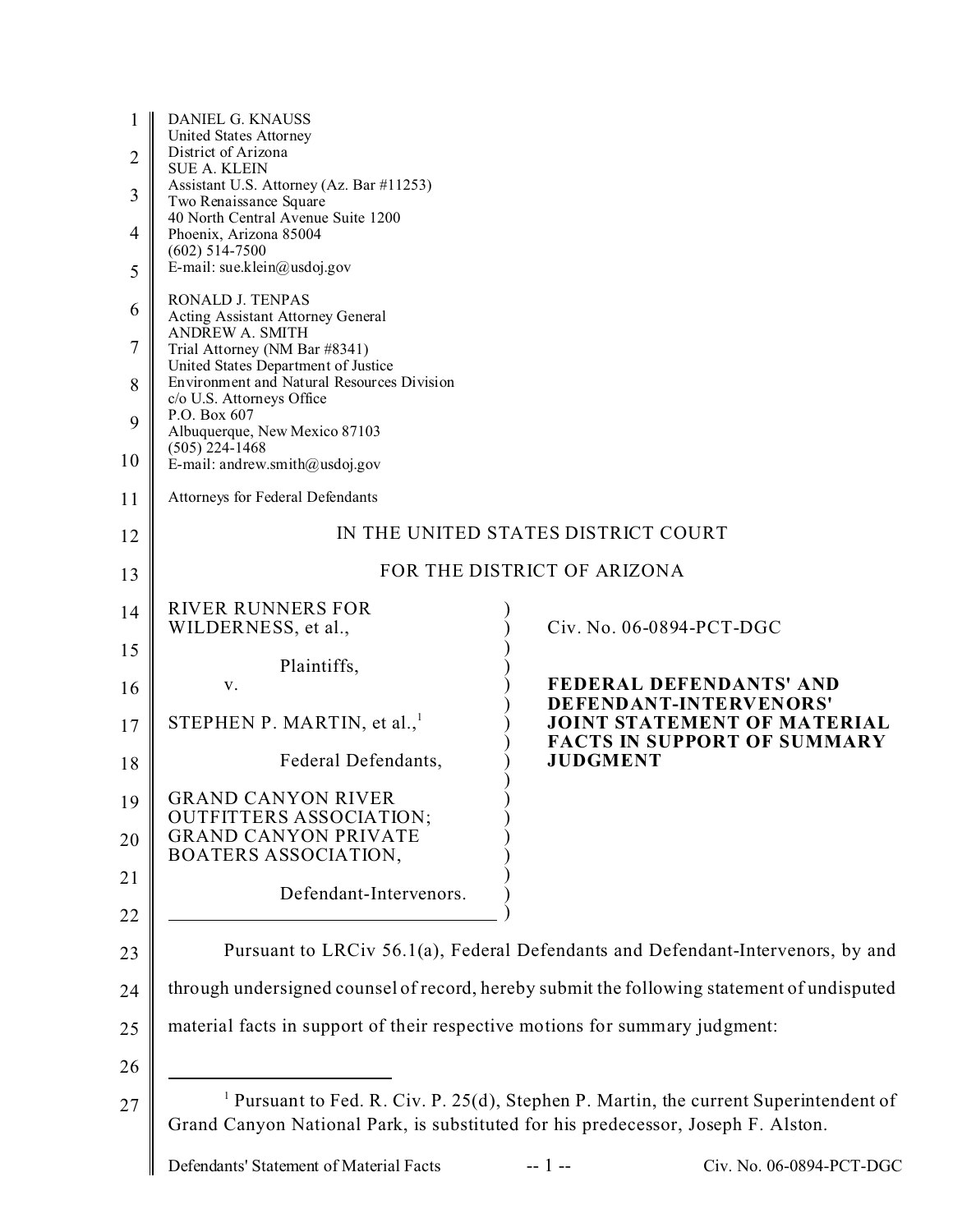1 2 3 4 5 6 7 8 9 10 11 12 13 14 15 **Prefatory Note:** Each of Plaintiffs' claims seeks judicial review of agency actions pursuant tor the Administrative Procedure Act ("APA"), 5 U.S.C. § 706. The Ninth Circuit has held that summary judgment motions are an appropriate vehicle for resolving challenges to agency action under the APA. See Northwest Motorcycle Assn. v. U.S. Dept. of Agriculture, 18 F.3d 1468, 1471-72 (9th Cir. 1994). Nonetheless, judicial review of federal agency actions under the APA does not call for this Court to make factual findings on the merits or to determine the existence of genuine issues of disputed material facts on summary judgment. Rather, the Court's task is to review the Administrative Record that was before the federal agencies at the time they made the challenged decisions to determine whether, as a matter of law, that Record supports the agencies' decisions or whether the agencies' decisions are arbitrary, capricious or otherwise contrary to law. 5 U.S.C. § 706; Florida Power & Light Co. v. Lorion, 470 U.S. 729 (1985). Because the Court need not, and may not, "find" underlying facts, there are no material facts essential to the Court's resolution of this action. See, e.g., Celotex Corp. v. Catrett, 477 U.S. 317, 322 (1986); Lujan v. National Wildlife Federation, 497 U.S. 871, 883 (1990).

16 17 18 19 20 Thus, the "facts" necessary for resolution of this case on the pending cross-motions for summary judgment are set forth in the Administrative Record before the Court, and the "Statements of Material Facts" submitted by the Parties in support of their respective motions for summary judgment should be viewed as the Parties' summary and characterization of materials in the Record that support their legal arguments under the APA standard of review.

21

## **Establishment and Administration of Grand Canyon National Park**

22 23 24 25 26 27 1. President Theodore Roosevelt established Grand Canyon National Monument through Proclamation No. 794, 35 Stat. 2175 (1908), to protect the Grand Canyon of the Colorado River, "the greatest eroded canyon within the United States." Congress established Grand Canyon National Park ("GRCA" or "Park") through the Act of February 26, 1919, ch. 44, 40 Stat. 1175, and enlarged it through the Grand Canyon National Park Enlargement Act, Pub. L. No. 93-620, 88 Stat. 2089 (1975), as amended by the Act of June 10, 1975, Pub. L.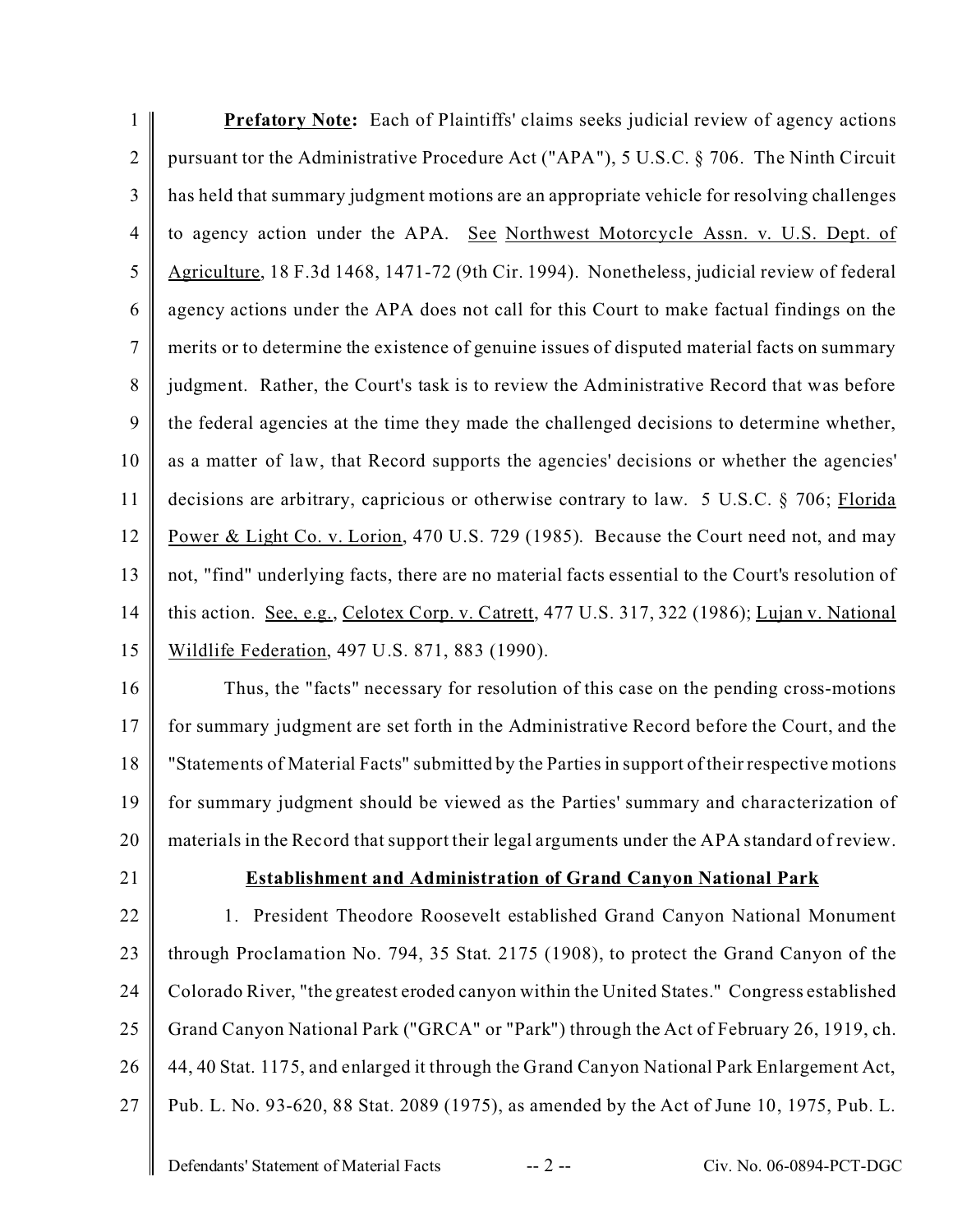1 No. 94-31, 89 Stat. 172.<sup>2</sup>

 $\mathfrak{D}$ 3 4 5 6 7 2. Under 16 U.S.C. § 222, the National Park Service ("NPS"), United States Department of the Interior, administers GRCA as a unit of the National Park System in accordance with what is commonly referred to as the NPS Organic Act, Act of August 25, 1916, ch. 408, 39 Stat. 535, codified as amended at 16 U.S.C. §§ 1 and 2-4 (2006), and with other laws applicable generally to units of the National Park System, including NPS's concessions authority.<sup>3</sup>

8 9 10 11 12 13 14 15 16 17 18 19 20 21 3. Section 1 of the NPS Organic Act directs the NPS to "promote and regulate the use of the Federal areas known as national parks, monuments, and reservations hereinafter specified . . . by such means and measures as conform to the fundamental purpose of the said parks, monuments, and reservations, which purpose is to conserve the scenery and wild life therein and to provide for the enjoyment of the same in such manner and by such means as will leave them unimpaired for the enjoyment of future generations." 16 U.S.C. § 1. Section 3 of the Organic Act directs the Secretary of the Interior to "make and publish such rules and regulations as he may deem necessary or proper for the use and management of the parks, monuments, and reservations under the jurisdiction of the National Park Service." 16 U.S.C. § 3. A later statute, enacted as part of the Act of October 7, 1976, Pub. L. No. 94-458, 90 Stat. 1939, authorizes the Secretary of the Interior to "[p]romulgate and enforce regulations concerning boating and other activities on or relating to waters located within areas of the National Park System, including waters subject to the jurisdiction of the United States." 16 U.S.C.  $\S$  1a–2(h)

22

4. Acting under its various statutory authorities, the NPS has promulgated regulations

23 24 <sup>2</sup> The various statutes pertaining to GRCA's establishment and enlargement are codified at 16 U.S.C. §§ 221-228j (2006).

25 26 27 <sup>3</sup> NPS's current concessions authority, the National Park Service Concessions Management Improvement Act of 1998 ("CMIA" or "Concessions Act"), was enacted as title IV of the National Parks Omnibus Management Act of 1998, Pub. L. No. 105-391, 112 Stat. 3497, 3503, and is codified at 16 U.S.C. §§ 5951-66 (2006). The CMIA repealed the former NPS concessions authorization law, which had been codified at 16 U.S.C. §§ 20-20g (1994).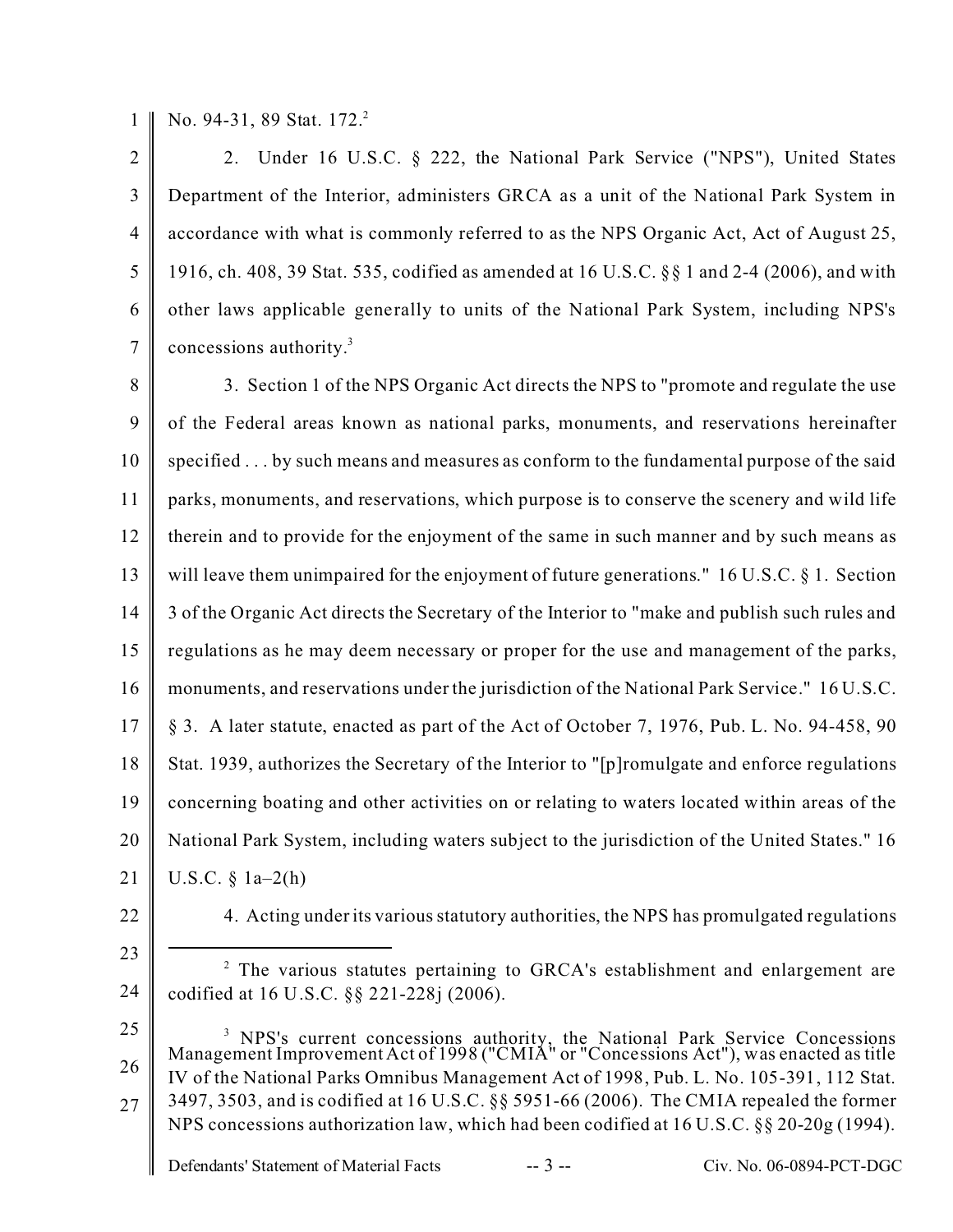1  $\overline{2}$ 3 4 specifically governing the use of the Colorado River within GRCA. See  $36$  C.F.R. § 7.4(b). NPS also has entered into concession contracts with 16 private entities to provide motorized and non-motorized boat trips for the public on the Colorado River within GRCA. AR 104606 (FEIS Vol. I at 19).<sup>4</sup>

**Grand Canyon National Park and Wilderness**

6 7 8 9 10 11 5. In 1964, Congress enacted the Wilderness Act, Pub. L. No. 88-577, 78 Stat. 890, establishing the National Wilderness Preservation System. See 16 U.S.C. §§ 1131-36. Under the Wilderness Act, federal agencies may recommend areas under their jurisdiction for wilderness designation, but only Congress may designate those areas as wilderness. Id. § 1132. There is no timetable or deadline for Congress to act to designate an area as wilderness. Id.

12 13 14 15 16 6. Subsection 4(d)(1) of the Wilderness Act authorizes permitting the continued use of aircraft and motorboats within designated wilderness, "where these uses have already become established." 16 U.S.C. § 1133(d)(1). Accordingly, the NPS Management Policies contemplate "the continuation of motorboat and aircraft use under certain circumstances in which those activities were established prior to wilderness designation." Id. § 6.4.3.3.

17 18 19 20 21 22 7. The Grand Canyon National Park Enlargement Act, as amended in June 1975, required the Secretary of the Interior to report to the President, within two years, "his recommendation as to the suitability or nonsuitability of any area within the national park for preservation as wilderness." 16 U.S.C. § 228i–1. In 1977, NPS prepared a "Final Wilderness Recommendation" for GRCA that proposed the Colorado River corridor as wilderness. SAR 002678-810 (particularly SAR 002695). That recommendation was

23

5

24

<sup>25</sup> 26 27 <sup>4</sup> Citations to materials in the Administrative Record lodged with the Court on September 21, 2006, Dkt. No. 42, or the Supplemental Administrative Record lodged on February 16, 2007, Dkt. No. 50, are provided in the form of "AR ##" and "SAR ##," respectively, where "##" is the Bates number of the specific page or pages referenced. For the convenience of the Court and the Parties, citations to pages in certain core Administrative Record documents, such as the Final Environmental Impact Statement ("FEIS"), are given in parallel to the actual page numbers of those documents.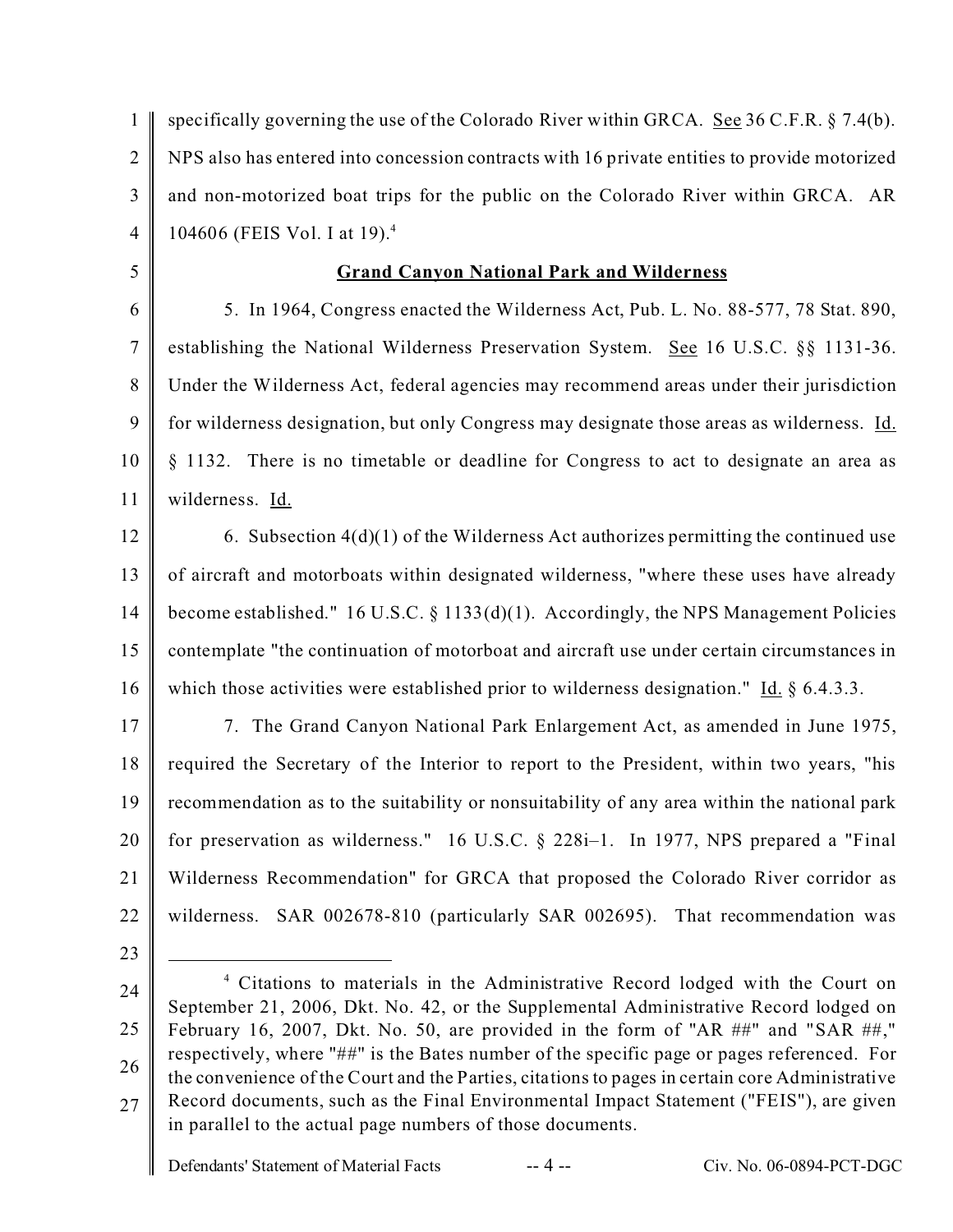1  $\overline{2}$ 3 4 5 6 7 forwarded to the Department's office of legislative counsel but was held in abeyance pending completion of the Park's first comprehensive river management plan. AR 104604 (FEIS Vol. I at 17); AR 104820 (FEIS Vol. I at 233). In 1980, upon completion of the plan, the NPS resubmitted the wilderness recommendation to the Department, proposing the Colorado River as "potential wilderness pending the phase-out of non-wilderness use by motorized craft." SAR 005787; see also AR 104604 (FEIS Vol. I at 17); AR 104820 (FEIS Vol. I at 233); see generally SAR 005770-893.

8 9 10 11 8. In 1993, NPS prepared a document titled "1993 Update/Final Wilderness Recommendation." The 1993 Update again proposed the Colorado River corridor as potential wilderness, "pending resolution of the motorized riverboat issue." AR 104604 (FEIS Vol. I at 17); SAR 008274-008311 (particularly SAR 008292).

12 13 14 9. Congress has not designated any portion of GRCA as wilderness. AR 104604 (FEIS Vol. I at 17); AR 104820-23 (FEIS Vol. I at 233-36); AR 105206 (FEIS Vol. III at 369).

15 16 17 18 10. Until Congress acts on any wilderness recommendation for GRCA, the FEIS indicates that NPS will manage the Colorado River corridor within GRCA as "potential wilderness" in accordance with internal NPS guidance, including the NPS Management Polices. AR 104821 (FEIS Vol. I at 234).

19 20 21 22 23 24 25 11. In 2004, the GRCA Superintendent obtained the written concurrence of the Department of the Interior's Assistant Secretary for Fish and Wildlife and Parks in his conclusion, based on advice provided by his legal counsel, that "in developing the new CRMP [Colorado River Management Plan] the NPS may consider alternatives that permit the continued use of motorboats on the Colorado River in the park without violating the Wilderness Act or any written NPS policy." Attachment 2 to Federal Defendants' Supplemental Notice of Lodging Administrative Record, Dkt. No. 42, September 21, 2006.<sup>5</sup>

26

27

Defendant-IntervenorGrand Canyon Private Boaters Association joins in paragraphs 11, 26 and 56 only insofar as those paragraphs provide that the Superintendent's memo dated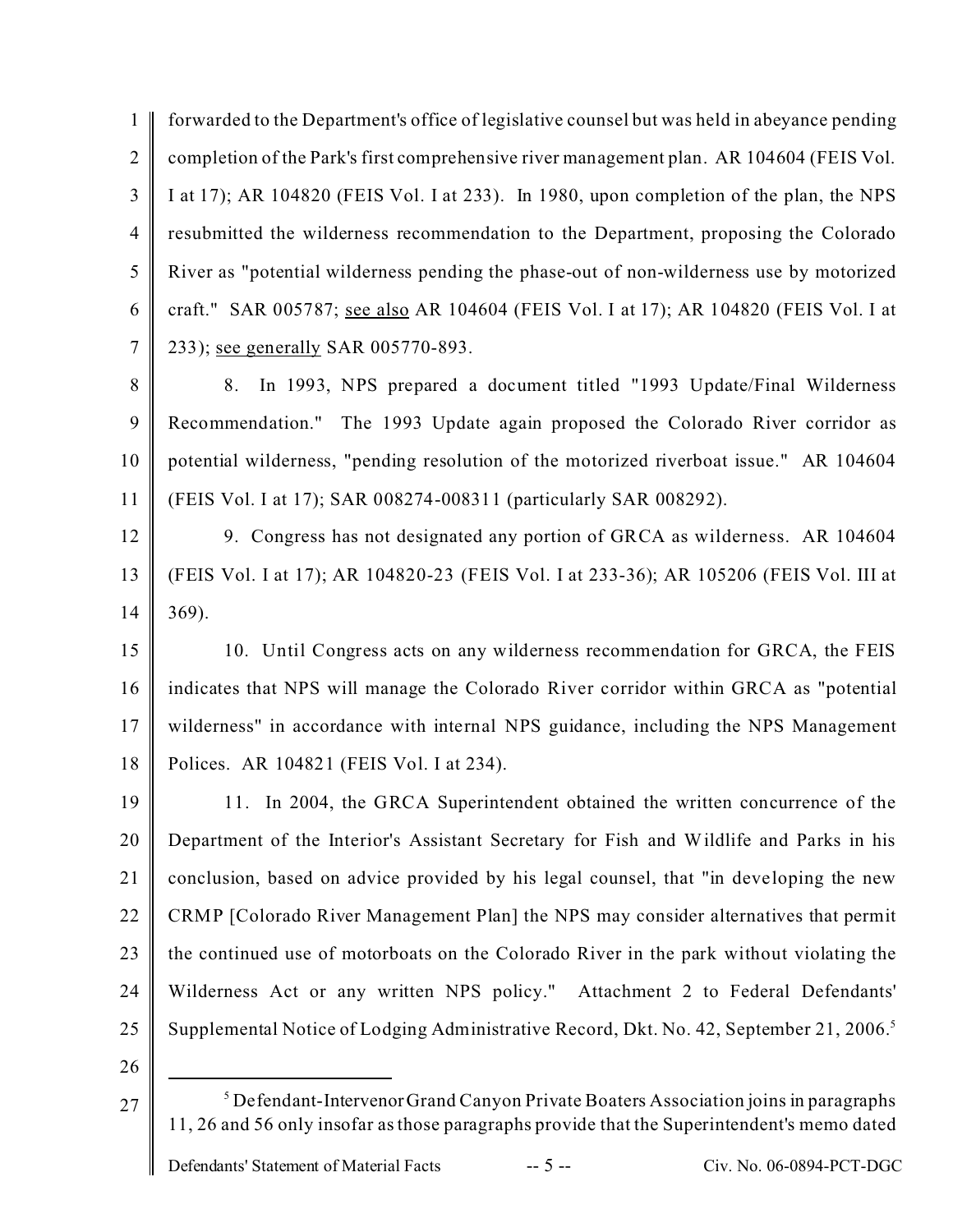| $\mathbf{1}$   |                                                                                                                         | <b>History of NPS's Management of Colorado River within GRCA</b> |                                |
|----------------|-------------------------------------------------------------------------------------------------------------------------|------------------------------------------------------------------|--------------------------------|
| $\overline{2}$ | 12. Use of the Colorado River within GRCA increased substantially after completion                                      |                                                                  |                                |
| 3              | of the Glen Canyon Dam in 1963 resulted in a steady flow of water in the River and made                                 |                                                                  |                                |
| $\overline{4}$ | river-running feasible on a year-round basis. In 1967, only 2,100 people ran the River                                  |                                                                  |                                |
| 5              | through the Park; by 1972 that number had risen nearly eightfold to 16,500, exceeding total                             |                                                                  |                                |
| 6              | use during the 100-year period from 1870 through 1969. That enormous increase resulted                                  |                                                                  |                                |
| $\overline{7}$ | in deleterious impacts on sensitive inner canyon resources: accumulating trash, charcoal, and                           |                                                                  |                                |
| 8              | human waste; development of multiple informal trails to points of interest; and damage to                               |                                                                  |                                |
| 9              | cultural resources near the River. It also led to competition and conflicts among diverse                               |                                                                  |                                |
| 10             | user-groups. AR 104590 (FEIS Vol. I at 3); SAR 005230-35; SAR 007528-30.                                                |                                                                  |                                |
| 11             | 13. At that time, NPS initiated the first in a series of river planning and management                                  |                                                                  |                                |
| 12             | efforts, culminating in a River Use Plan issued in December 1972. SAR 000712-30. During                                 |                                                                  |                                |
| 13             | the ensuing three decades, that plan was followed, in order, by a number of other river                                 |                                                                  |                                |
| 14             | planning and management documents:                                                                                      |                                                                  |                                |
| 15             | Title of Document                                                                                                       | Date                                                             | <b>AR</b> Citation             |
| 16             | Draft Environmental Statement<br>Proposed: Establishment of Visitor Use                                                 | February 13, 1973                                                | SAR 000913-71                  |
| 17<br>18       | Limits on the Colorado River Through<br>Grand Canyon National Park, Arizona                                             |                                                                  |                                |
| 19             | Colorado River Management Plan<br>("1979-80 CRMP")                                                                      | Dated 1980<br>(Approved December 20, 1979)                       | SAR 005223-85                  |
| 20             | Colorado River Management Plan and<br><b>Annual Operating Requirements</b>                                              | CRMP dated December 1981;<br>Record of Decision signed           | SAR 005921-61<br>SAR 006063-67 |
| 21             | ("1981 CRMP")                                                                                                           | January 28, 1982                                                 |                                |
| 22             | Colorado River Management Plan<br>("1989 CRMP")                                                                         | Dated September 1989<br>(Approved September 14, 1989)            | SAR 007522-612                 |
| 23<br>24       | Final Environmental Impact Statement<br>and Record of Decision/Colorado River                                           | FEIS dated November 2005;<br>Record of Decision approved         | AR 104555-106104               |
| 25             | April 27, 2004 was relied upon by NPS and appears in the Administrative Record with the                                 |                                                                  |                                |
| 26             | Supplemental Notice of Lodging.                                                                                         |                                                                  |                                |
| 27             | <sup>6</sup> No statute, regulation, guideline, or policy requires NPS to develop or revise a river<br>management plan. |                                                                  |                                |
|                | Defendants' Statement of Material Facts                                                                                 | $-6-$                                                            | Civ. No. 06-0894-PCT-DGC       |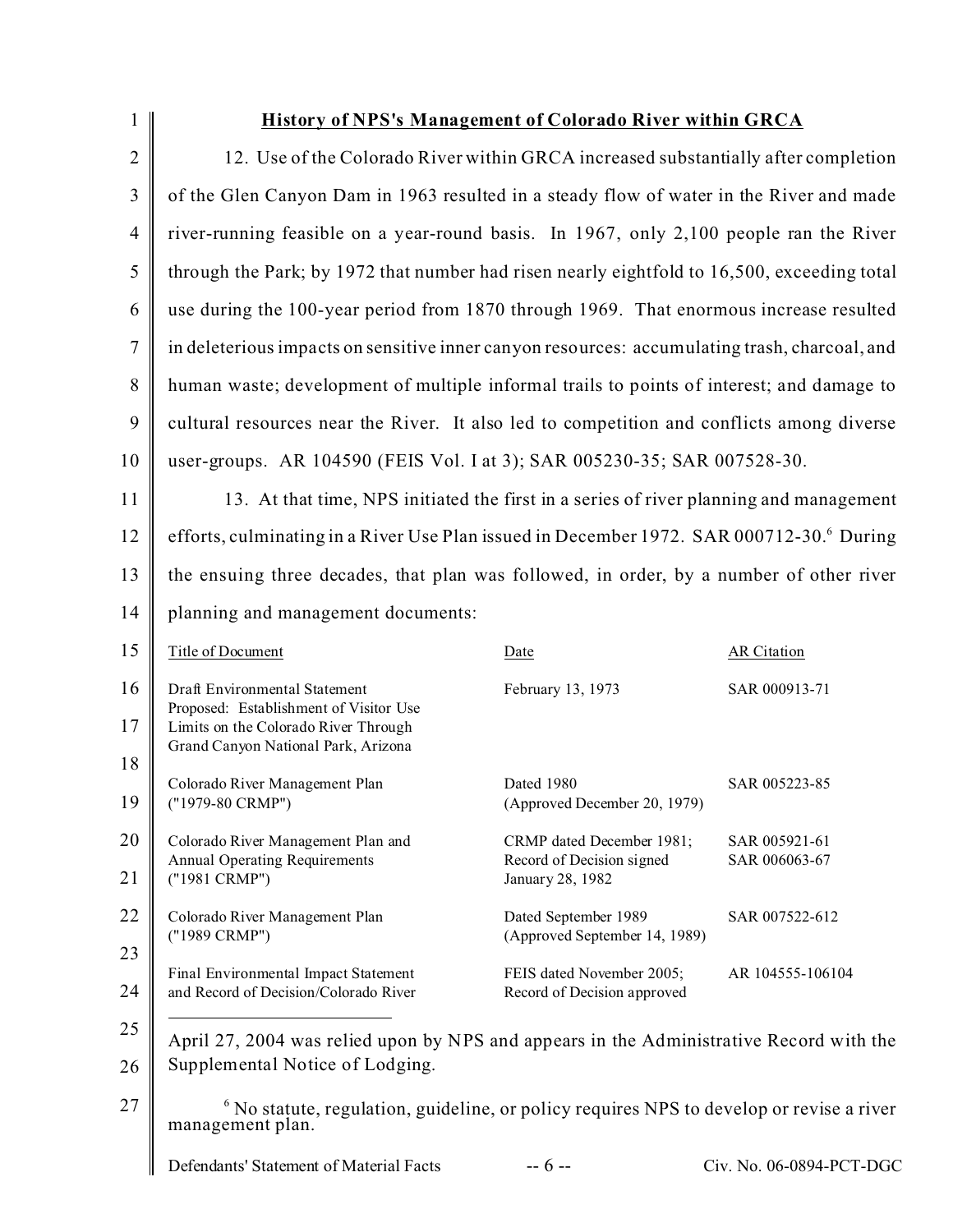1 Management Plan ("2006 CRMP") February 17, 2006

 $\mathfrak{D}$ 3 4 5 6 7 8 9 10 The documents listed above analyze the impacts of visitor use on the Colorado River corridor's resources and attempt to establish the corridor's "carrying capacity." See, e.g., AR 109607-08 (Record of Decision ("ROD") for 2006 CRMP at 17-18); AR 104617-19 (FEIS Vol. I at 30-32). All quantify visitor use in terms of user-days. E.g., AR 109593 (ROD for 2006 CRMP at 3). One person using the river for any portion of one day equals one userday. AR 104621 (FEIS Vol. I at 34). In all of the planning documents listed above, NPS allocated the number of user-days between professionally outfitted and guided (i.e., commercial) boaters and self-outfitted and self-guided (i.e., private or noncommercial) boaters.

11 12 13 14. The 1973 Draft Environmental Statement allocated 89,000 user-days to commercial users and 7,600 user-days to noncommercial users, or a ratio of 92.1 percent commercial to 7.9 percent noncommercial. SAR 000916.

14 15 16 17 18 19 20 21 22 23 15. The 1979-80 CRMP allocated 115,500 user-days to commercial users and 54,450 user-days to noncommercial users, or a ratio of 67.9 percent commercial to 32.1 percent noncommercial, divided between "summer" (April 16-October 15) and "winter" seasons (October 16-April 15). SAR 005244-51. That allocation was "based on the best available information on the demand for commercial and noncommercial trips." Several factors complicated the NPS's allocation decision, including the absence of a means to count the number of potential commercial passengers turned away because certain dates are full, duplicate applications for noncommercial trips, and false applications for noncommercial trips. Because of those factors, the "allocation ratio is . . . a best estimate based on experience and on interpretation of the available data." SAR 005249-50.

24 25 26 16. The 1981 CRMP and 1989 CRMP incorporated the annual allocation announced in the 1979-80 CRMP, with only minor changes to the seasonal definitions and allocations. SAR 005930; SAR 007530.

27

17. The 2006 CRMP continues to cap commercial use at 115,500 user-days annually;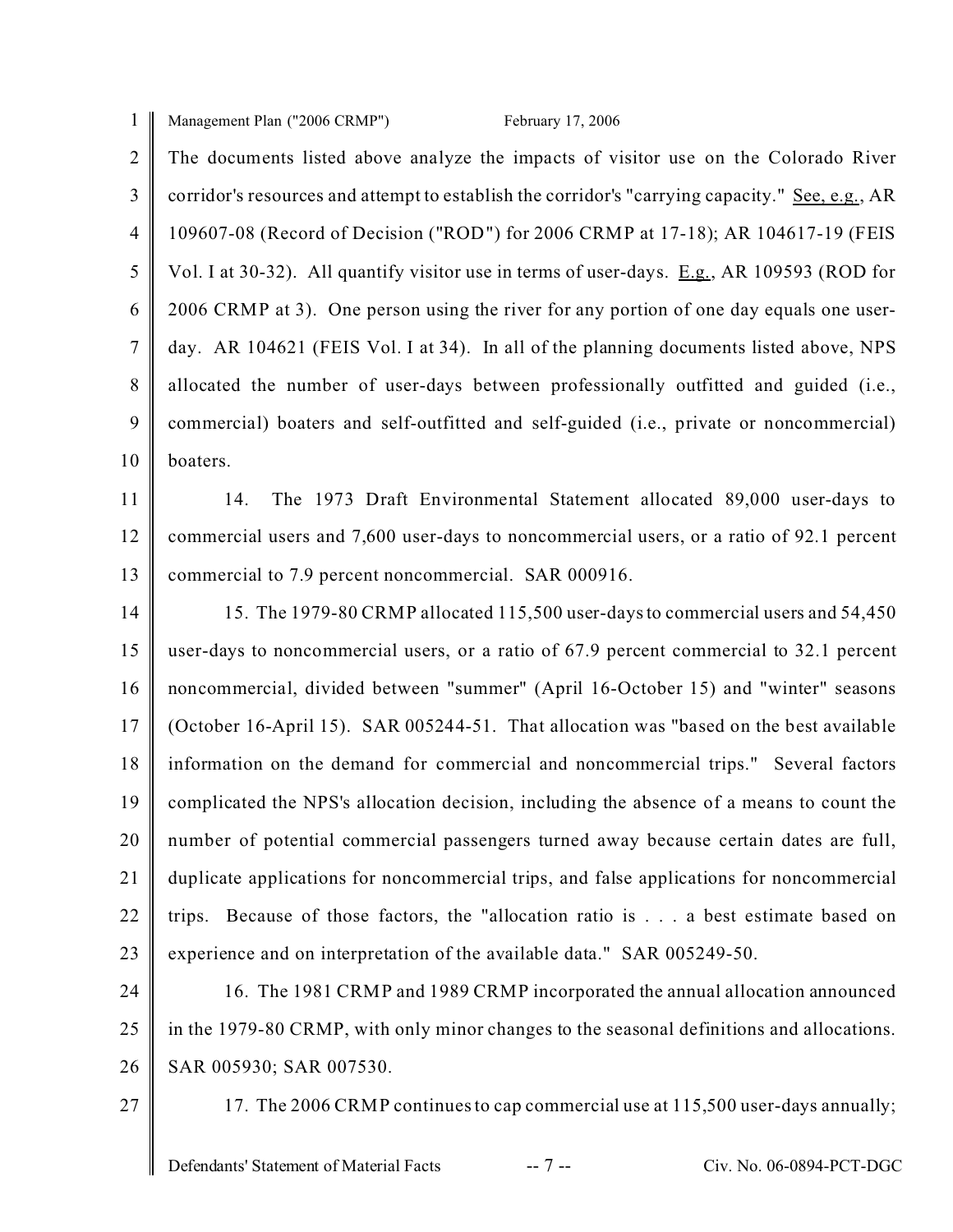1  $\mathfrak{D}$ 3 4 5 6 7 8 9 10 all of that use will occur between April 1 and October 31, during what the 2006 CRMP calls the "summer season" (May 1-August 31) and most of the "shoulder seasons" (March 1-April 30 and September 1-October 31).<sup>7</sup> The 2006 CRMP does not cap noncommercial user-days. Based on expected number of launches and group size, NPS estimates that noncommercial boaters will use 79,399 user-days during the summer and shoulder seasons and 34,087 userdays during the winter season, or a total of 113,486 user-days. Therefore, as measured in user-days, the 2006 CRMP allocates approximately 50.3 percent of annual use to commercial boaters and 49.7 percent to noncommercial boaters. During the summer and shoulder seasons the ratio is 59.3 percent commercial to 40.7 percent noncommercial. AR 109592-93 (ROD at 2-3).

11 12 13 14 15 16 17 18 19 20 21 22 23 24 25 26 18. In the 1979-80 CRMP, NPS announced a plan to phase out the use of motorized watercraft on the Colorado River within GRCA over a five-year period. SAR 005244. In the appropriations act for the Department of the Interior and related agencies for federal fiscal year 1981, Congress responded to the NPS's plan by enacting a provision, sponsored by Senator Orrin Hatch and commonly referred to as the "Hatch Amendment," that prohibited the use of funds appropriated by the act "for the implementation of any management plan for the Colorado River within Grand Canyon National Park which reduces the number of user days or passenger-launches for commercial motorized watercraft excursions, for the preferred use period, from all current launch points below that which was available for the same period in the calendar year 1978." Title I, § 112 of the Act of December 12, 1980, Pub. L. No. 96-514, 94 Stat. 2957, 2972; SAR 005896-5900; SAR 005901-02. In response to that legislative restriction, NPS revised the 1979-80 CRMP to produce the 1981 CRMP, which, among other things, removed the five-year phase-out of motorized watercraft. SAR 005903-10; SAR 005921-61 (particularly SAR 005928). Subsequent river management plans have not called for the phase-out of motorized

- 
- 27

 $7$  The 2006 CRMP permits only noncommercial use between November 1 and March 31. AR 109593 (ROD at 3).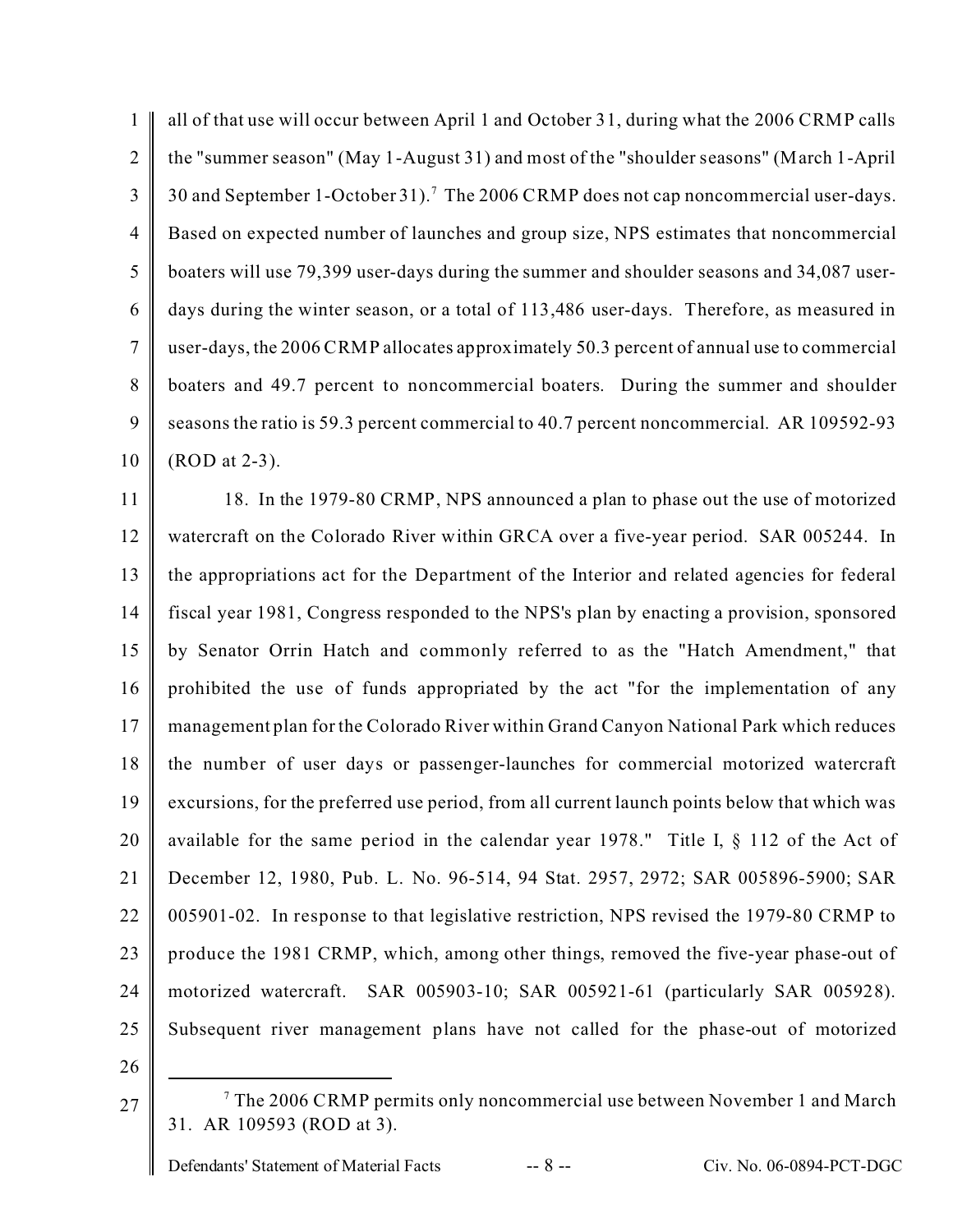| $\mathbf{1}$   | watercraft, and NPS has continued to issue concession contracts requiring the use of motors.                                                                                                                                         |  |  |
|----------------|--------------------------------------------------------------------------------------------------------------------------------------------------------------------------------------------------------------------------------------|--|--|
| $\overline{2}$ | <b>1995 General Management Plan</b>                                                                                                                                                                                                  |  |  |
| 3              | 19. In August 1995, NPS approved a general management plan ("1995 GMP") for                                                                                                                                                          |  |  |
| $\overline{4}$ | GRCA. AR 010126-99. The 1995 GMP guides the management of resources, visitor use,                                                                                                                                                    |  |  |
| 5              | and general development at the Park over a 10- to 15-year period. AR 010132 (1995 GMP                                                                                                                                                |  |  |
| 6              | at 1). The plan focuses on the Park's developed areas: South Rim, North Rim, Tuweep, and                                                                                                                                             |  |  |
| 7              | the corridor or cross-canyon trails. AR 010132 (1995 GMP at 1). Among its many                                                                                                                                                       |  |  |
| 8              | management objectives, the 1995 GMP includes the following:                                                                                                                                                                          |  |  |
| 9              | Manage the Colorado River corridor through Grand Canyon National Park to                                                                                                                                                             |  |  |
| 10             | protect and preserve the resource in a wild and primitive condition. Actively<br>pursue the designation of eligible segments as part of the national wild and<br>scenic rivers system.                                               |  |  |
| 11             | Provide a wilderness river experience on the Colorado River (this objective                                                                                                                                                          |  |  |
| 12             | will not affect decisions regarding the use of motorboats on the river).                                                                                                                                                             |  |  |
| 13             | AR 010138-42 (1995 GMP at 7-11).                                                                                                                                                                                                     |  |  |
| 14             | 20. With respect to the CRMP, the 1995 GMP states:                                                                                                                                                                                   |  |  |
| 15<br>16       | The park's 1989 Colorado River Management Plan will be revised as needed<br>to conform with the direction given in the management objectives of this<br>General Management Plan. The use of motorboats will be addressed in the      |  |  |
| 17             | revised plan, along with other river management issues identified through the<br>scoping process. The revised plan will also conform to NPS direction and<br>responsibilities as set forth in the Operation of Glen Canyon Dam Final |  |  |
| 18             | Environmental Impact Statement (Bureau of Reclamation).                                                                                                                                                                              |  |  |
| 19             | AR 010182 (1995 GMP at 57).                                                                                                                                                                                                          |  |  |
| 20             | 2006 Colorado River Management Plan                                                                                                                                                                                                  |  |  |
| 21             | 21. In the 1989 CRMP, NPS stated that it would conduct a "comprehensive plan                                                                                                                                                         |  |  |
| 22             | review" within a five- to 10-year period. SAR 007535.                                                                                                                                                                                |  |  |
| 23             | 22. In 1997, NPS initiated that review, hosting public scoping workshops in Portland,                                                                                                                                                |  |  |
| 24             | Oregon; Salt Lake City, Utah; and Phoenix, Arizona, and inviting written public comments                                                                                                                                             |  |  |
| 25             | on river issues. SAR 10432-10433. That review process continued on and off until February                                                                                                                                            |  |  |
| 26             | 2000, when it was suspended by GRCA Superintendent Robert L. Arnberger. SAR 014305-                                                                                                                                                  |  |  |
| 27             | 014429. His decision to suspend the planning process precipitated the filing of two lawsuits,                                                                                                                                        |  |  |
|                | $-9 -$<br>Defendants' Statement of Material Facts<br>Civ. No. 06-0894-PCT-DGC                                                                                                                                                        |  |  |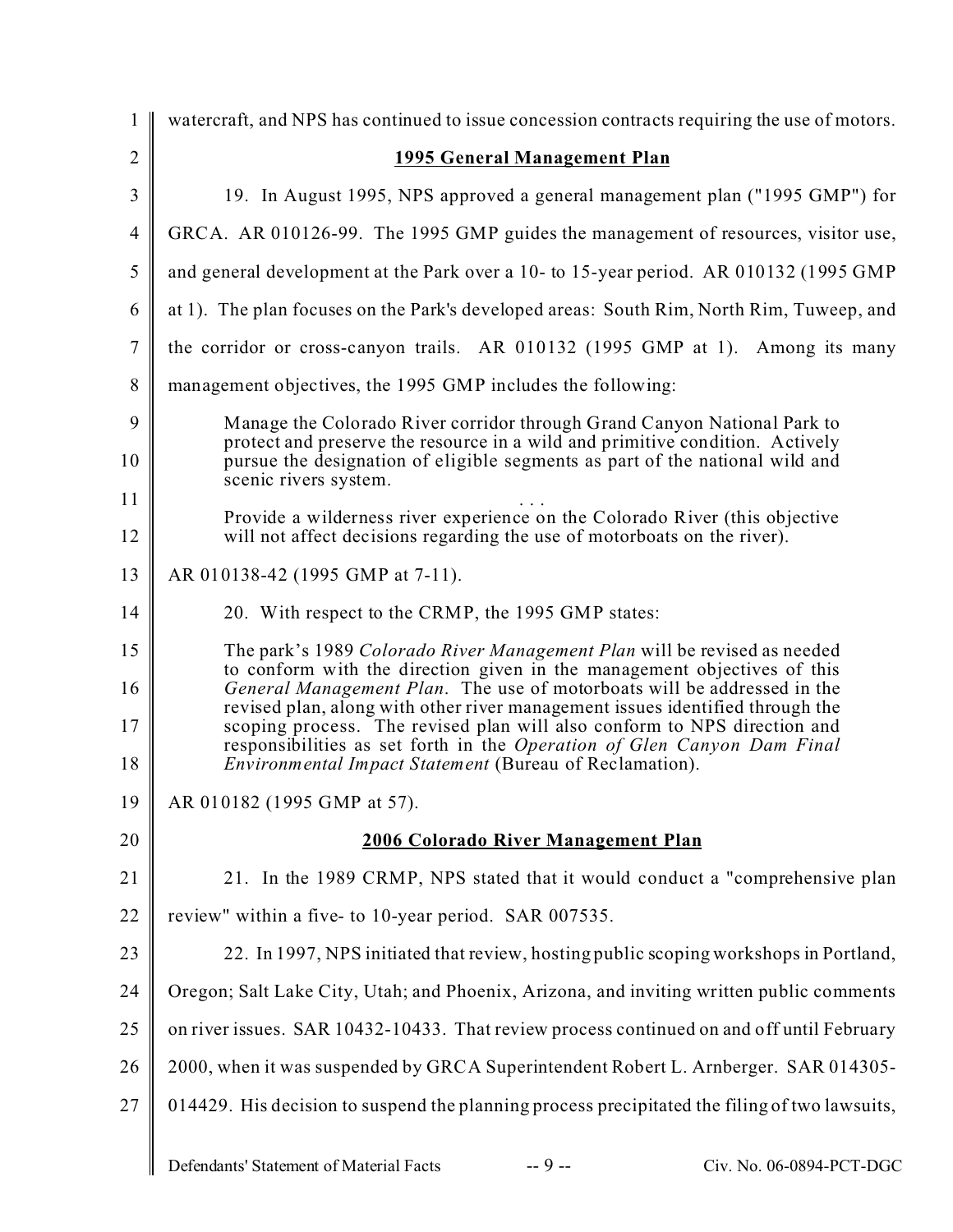| $\mathbf{1}$   | one styled Randall v. Babbitt, No. CIV 00-349 MV/WWD (D.N.M.), and the other Grand                                                                                                               |  |
|----------------|--------------------------------------------------------------------------------------------------------------------------------------------------------------------------------------------------|--|
| $\overline{2}$ | Canyon Private Boaters Ass'n v. Arnberger (hereinafter "GCPBA"), No. CIV 00-1277 PCT-                                                                                                            |  |
| 3              | PGR-TSZ (D. Az.). NPS settled GCPBA by agreeing to restart the planning process within                                                                                                           |  |
| $\overline{4}$ | 120 days after dismissal of the action and to complete a new CRMP by December 31, 2004.                                                                                                          |  |
| 5              | AR 104593-94 (FEIS Vol. I at 6-7); see www.nps.gov/archive/grca/crmp/documents/index                                                                                                             |  |
| 6              | (copy of settlement agreement). <sup>8</sup>                                                                                                                                                     |  |
| 7              | 23. On June 13, 2002, NPS published in the Federal Register a notice of intent to                                                                                                                |  |
| 8              | prepare an environmental impact statement ("EIS") for a revised CRMP. AR 105847 (FEIS                                                                                                            |  |
| 9              | Vol. II at 810).                                                                                                                                                                                 |  |
| 10             | 24. In 2002, NPS hosted a series of public scoping meetings at the following                                                                                                                     |  |
| 11             | locations:                                                                                                                                                                                       |  |
| 12             | August 1, 2002<br>Denver, Colorado                                                                                                                                                               |  |
| 13             | August 6, 2002<br>Sandy, Utah (suburb of Salt Lake City)                                                                                                                                         |  |
| 14             | August 8, 2002<br>Flagstaff, Arizona                                                                                                                                                             |  |
| 15             | August 13, 2002<br>Las Vegas, Nevada                                                                                                                                                             |  |
| 16             | August 15, 2002<br>Mesa, Arizona                                                                                                                                                                 |  |
| 17             | September 30, 2002 Towson, Maryland (suburb of Baltimore)                                                                                                                                        |  |
| 18             | October 2, 2002<br>Oakland, California                                                                                                                                                           |  |
| 19             | More than a thousand people attended those meetings. AR 105847-105848 (FEIS Vol. II at                                                                                                           |  |
| 20             | 810-11). During the public scoping process, NPS received approximately 13,770 written                                                                                                            |  |
| 21             | submissions containing approximately 55,165 comments. AR 105848 (FEIS Vol. II at 811).                                                                                                           |  |
| 22             | The public identified the following major issues: access and visitor services; motors and                                                                                                        |  |
| 23             | aircraft use; allocation and the noncommercial permit system; level of use/crowding, trip                                                                                                        |  |
| 24             | length, and group size; and resource protection, tribal issues, and NPS regulations. AR                                                                                                          |  |
| 25             |                                                                                                                                                                                                  |  |
| 26             | <sup>8</sup> On April 19, 2004, the District Court in New Mexico denied the Randall plaintiffs' request<br>for an adjustment of the allocation between commercial and noncommercial boaters, but |  |
| 27             | ordered NPS "to complete a comprehensive plan review, as had been contemplated by the<br>1989 CRMP, within a reasonable time." 2003 U.S. Dist. LEXIS 27224.                                      |  |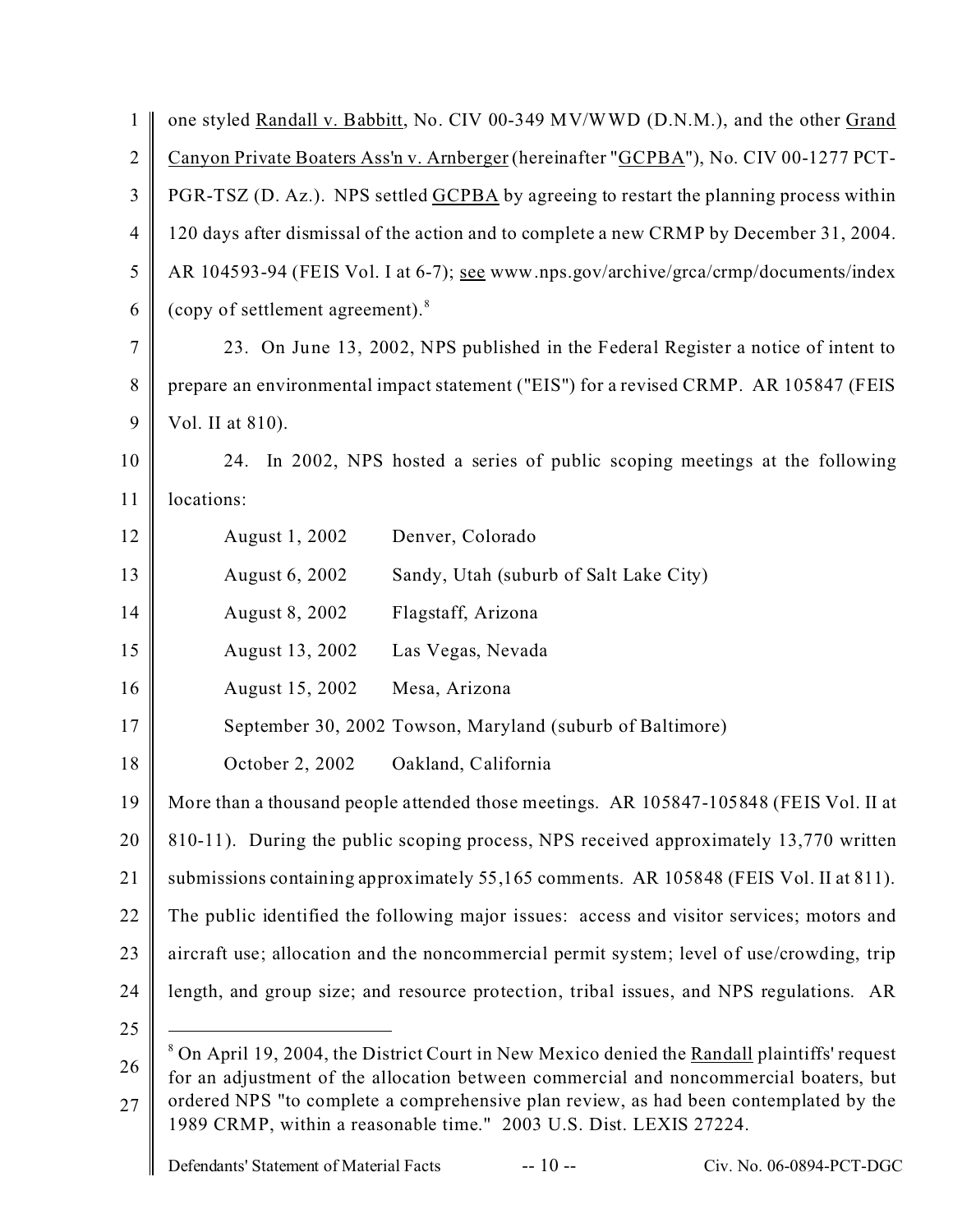105848-49 (FEIS Vol. II at 811-12). In January and June 2003, an NPS contractor conducted four intensive "stakeholder workshops" and one public workshop on variousissues, including allocation of recreational use and motor use on the river. AR 105849 (FEIS Vol. II at 812).

4 5 6 7 8 9 10 11 12 13 14 15 16 17 18 25. In 1998, NPS had contracted with two researchers, Dr. Troy Hall and Dr. Bo Shelby, to conduct a sociological study on river runners and river running in the Grand Canyon. They provided NPS a June 15, 2000, report titled "1998 Colorado River Boater Study, Grand Canyon National Park." SAR 015411-624. The objective of the 1998 study was "to obtain information about boaters' experiences, and especially how social conditions affect experiences. One goal was to evaluate conditions (encounters) in relation to NPS management standards. Another was to replicate a 1975 study to assess how conditions and visitor attitudes had changed." SAR 015426. In early 2004, NPS received from Dr. Shelby and another researcher, Dr. Doug Whittaker, a "technical memorandum" titled "River Running in the Grand Canyon: Current Situation and Social Impacts of Alternatives." AR 107899-8079. That technical memorandum summarized the older and more recent research and provided detailed information about social and visitor experience issues related to recreational river running. AR 107908. NPS used the 2004 technical memorandum to develop the descriptions and analyses of visitor use and experience in both the draft and final environmental impact statements. AR 107908; AR 106047 (FEIS Appendix G).

19 20 21 22 23 24 25 26 27 26. In a memorandum dated April 27, 2004, the GRCA Superintendent sought concurrence of the Department of the Interior's Assistant Secretary for Fish and Wildlife and Parks in his conclusion, based on advice provided by legal counsel, that in preparing the revised CRMP he legitimately could consider alternatives permitting the continued use of motors on the Colorado River without violating the Wilderness Act or any written NPS policy. On November 10, 2004, the Assistant Secretary signed the concurrence line on the Superintendent's memorandum, which previously had been endorsed by the NPS's Regional Director and NPS's Director in Washington, D.C. Attachment 2 to Federal Defendants' Supplemental Notice of Lodging Administrative Record, Dkt. No. 42, September 21, 2006.

1

 $\mathfrak{D}$ 

3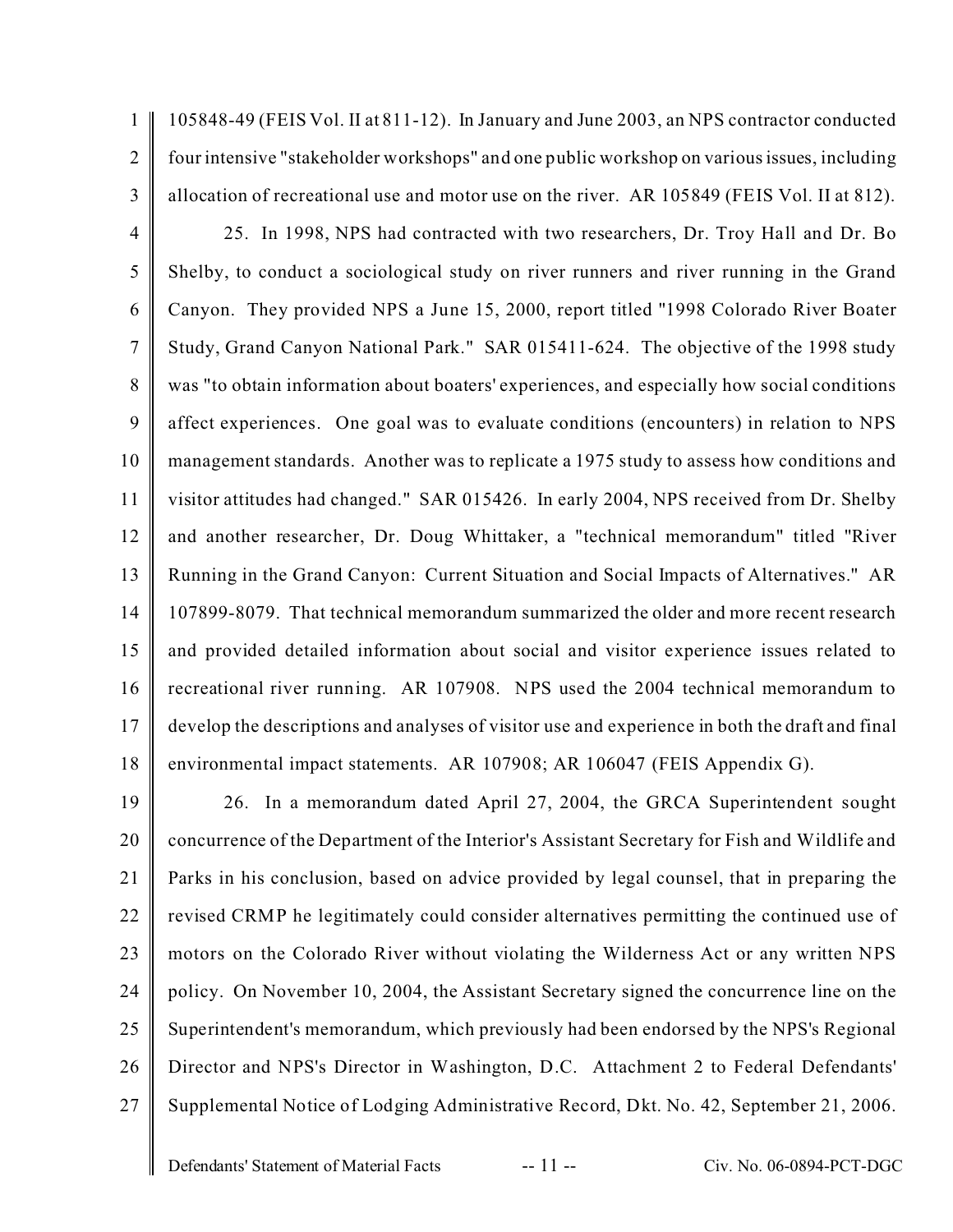1  $\mathfrak{D}$ 3 4 5 6 7 8 9 10 11 12 13 14 15 In his memorandum, the Superintendent first observes that under section  $4(d)(1)$  of the Wilderness Act the administering federal official generally has discretion to permit continued motorboat use where it has already become established. "It is undisputable," he continues, "that motorboat use has already become established on the Colorado River within GRCA." After quoting the relevant section of the NPS Management Policies, he then observes that "continued motorboat use on the Colorado River does not permanently impact wilderness resources or permanently denigrate wilderness values (but rather causes only a temporary or transient disturbance) and therefore does not compromise possible future wilderness designation." In support of that proposition, he cites a January 20, 1999, document prepared by the Washington, D.C., Solicitor's Office stating that "the use of motors is not an irretrievable commitment of resources that would foreclose meaningful congressional consideration of a wilderness proposal. (The use of motors is not equivalent to cutting trees.)" "Therefore," the Superintendent concludes, "the NPS Management Policies and Director's Order [#41] do not require the NPS to seek to remove motorboat use from the river."

16 17 18 19 20 21 22 23 24 25 26 27 27. In the fall of 2004, NPS released for public review the draft environmental impact statement ("DEIS") for the revised CRMP. AR 102375-618 (DEIS Vol. I); AR 102619-3228 (DEIS Vol. II); AR 105849-50 (FEIS Vol. II at 812-13). The DEIS presented eight alternatives (identified as Alternatives A-H) for managing the River from Lees Ferry (River Mile 0) to Diamond Creek (River Mile 226) and five alternatives (identified as Alternatives 1-5) for managing the River from Diamond Creek (River Mile 226) to Lake Mead (River Mile 277). AR 102381-87 (DEIS Vol. I at v-xi). The various alternatives (and combinations of alternatives) incorporated a wide range of options to accommodate both commercial and noncommercial users. Because of the complexity of the DEIS and the level of public interest, NPS extended the standard 90-day public comment period on the DEIS from its original ending date of January 7, 2005, to February 1, 2005. AR 105849 (FEIS Vol. II at 812). In 2004, NPS hosted a series of public meetings to receive public comments on the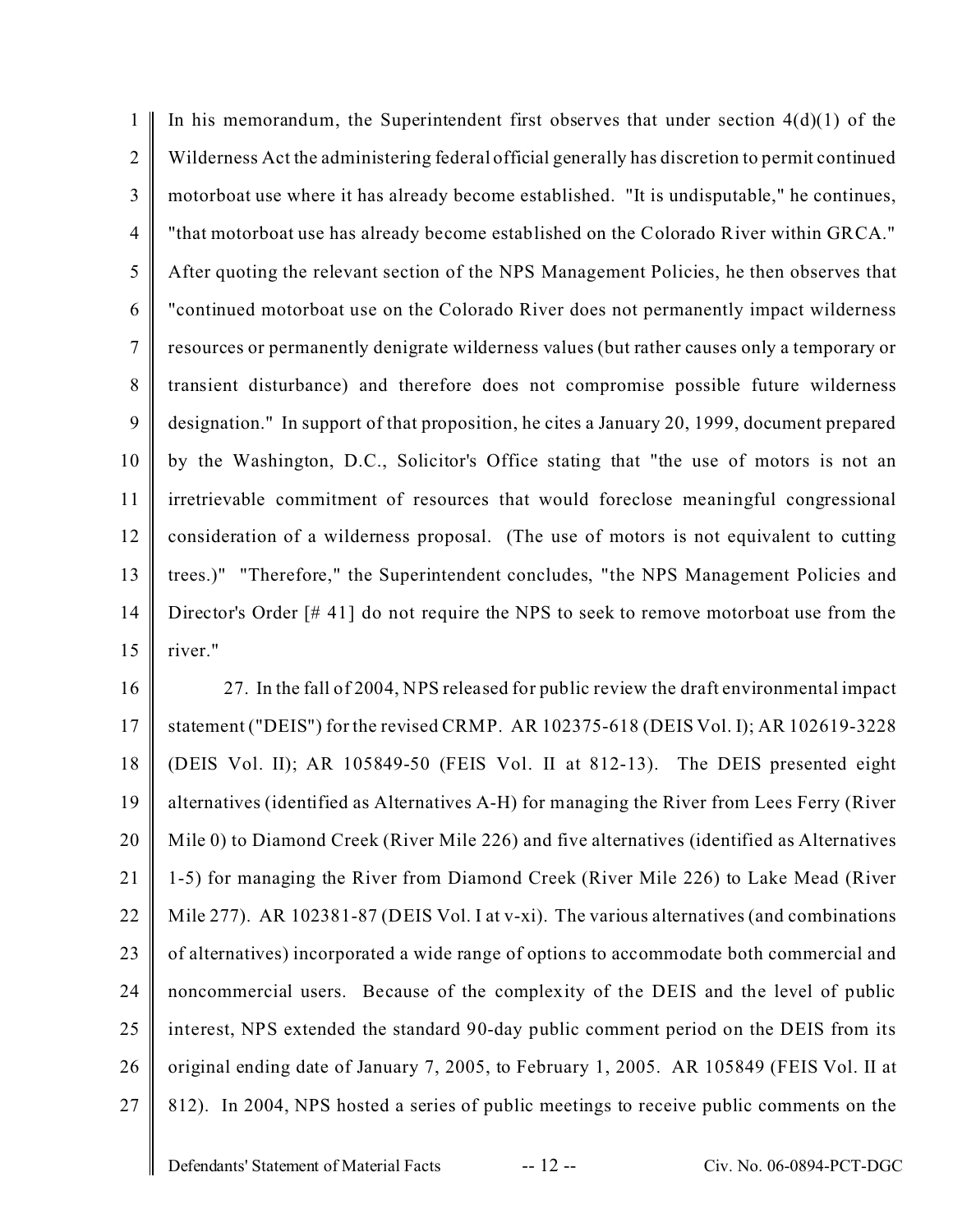## $1 \parallel$ DEIS at the following locations:

|   | November 8, 2004  | Denver, Colorado          |
|---|-------------------|---------------------------|
|   | November 10, 2004 | Salt Lake City, Utah      |
|   | November 16, 2004 | Washington, D.C.          |
|   | November 18, 2004 | Las Vegas, Nevada         |
| 6 | November 22, 2004 | Flagstaff, Arizona        |
|   | November 30, 2004 | Phoenix, Arizona          |
| 8 | December 2, 2004  | San Francisco, California |

9 10 11 12 13 14 15 16 17 Approximately a thousand people attended those meetings. AR 105849-50 (FEIS Vol. II at 812-13). During the public review period, NPS received almost 10,000 written submissions containing approximately 6,000 substantive and 30,000 nonsubstantive comments. AR 105850 (FEIS Vol. II at 813); AR 104840 (FEIS Vol. III at 1). NPS reviewed, coded, and organized the substantive comments into subject-matter categories, including allocation, concessions, natural soundscape, visitor use and experience, and wilderness. AR 104838-39 (FEIS Vol. III at i-ii). NPS then analyzed and responded to those comments, where appropriate modifying the DEIS as a result.  $E.g., AR 105207$  (FEIS Vol. III at 370) (in response to public comments, NPS added "wilderness character" as impact topic).

18 19 20 21 22 23 24 25 26 27 28. Among the comments received by NPS were a set of joint comments from a coalition of groups representing both commercial and noncommercial users of the Colorado River within GRCA--the Grand Canyon River Outfitters Association, the Grand Canyon Private Boaters Association, American Whitewater, and the Grand Canyon River Runners Association--regarding how best to revise the CRMP in a manner that would resolve longstanding river management controversies. AR 050534-41. Their joint comments supported equal allocation of use between commercial and noncommercial use on an annual basis, the continued authorization of an appropriate level of motorized use, seasonal adjustments that would result in fewer river trips occurring at one time, and improvements to the noncommercial permit system. AR 060444-51; AR 050468.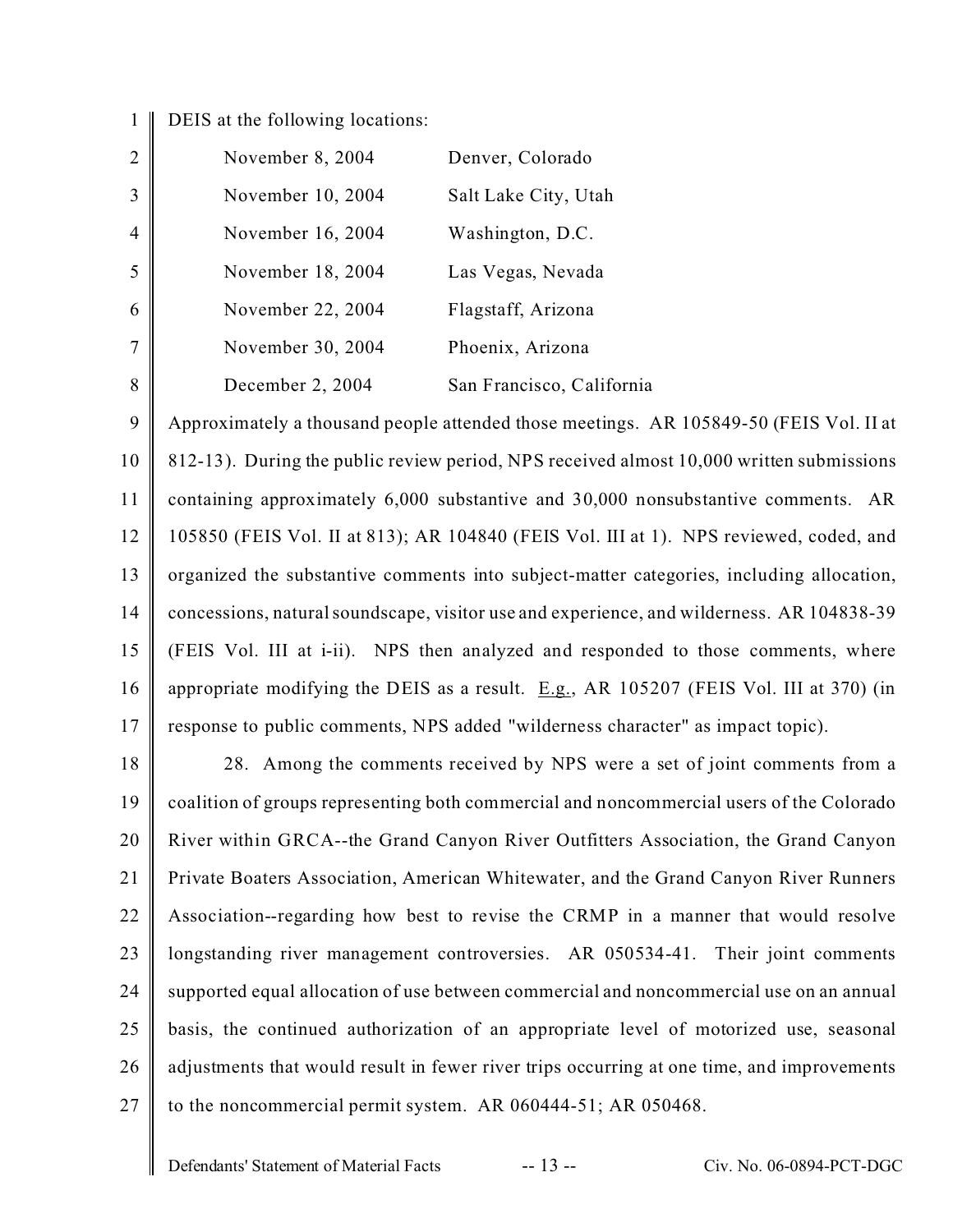- 1  $\overline{2}$ 3 29. In November 2005, NPS released the three-volume Final Environmental Impact Statement ("FEIS") for the revised CRMP. AR 104555-833 (Vol. I); AR 105919-6104 (Appendixes); AR 105262-918 (Vol. II); AR 104834-5261 (Vol. III).
- 4

5

6

7

8

30. On February 17, 2006, the NPS Regional Director approved the Record of Decision ("ROD") for the revised CRMP. AR 109590-626. In the ROD, NPS announced that it had selected for implementation the preferred alternatives--Modified Alternative H (Lees Ferry to Diamond Creek) and Modified Alternative 4 (Diamond Creek to Lake Mead)- described in the FEIS. AR 109592 (ROD at 2).

9 10 11 12 13 14 15 16 17 31. In accordance with regulations (40 C.F.R. chapter V (parts 1500-17)) promulgated by the Council on Environmental Quality pursuant to Section 102(2) of the National Environmental Policy Act of 1969, the FEIS analyzes the cumulative effects of each alternative when added to other past, present, and reasonably foreseeable future actions, including operation of Glen Canyon Dam, backcountry management at GRCA, Hualapai Tribal actions solely on their land, air tour management efforts at GRCA, and comprehensive noise management at GRCA. NPS analyzed the cumulative effects on various aspects of the affected environment, each of which is identified in the FEIS as a "resource topic" or "impact topic." AR 105277-78 (FEIS Vol. II at 240-41); AR 1052856 (FEIS Vol. II at 249).

18 19 20 21 22 23 32. In the FEIS, NPS adopted management zones based on the recreational opportunity spectrum, a planning framework that recognizes that people participate in various recreational activities in different biophysical/social/managerial settings to realize various experiences. AR 104626 (FEIS Vol. I at 39). The FEIS divides the Colorado River corridor into four zones, ranging from "primitive" (Lees Ferry to Diamond Creek) to "urban" (park boundary to Lake Mead). AR 104626-29 (FEIS Vol. I at 39-42).

24

25 26 27 33. Through the process of developing the DEIS and the FEIS, NPS considered and determined the Colorado River corridor's "visitor carrying capacity," which NPS defined as "the type and level of visitor use that can be accommodated while sustaining acceptable resource and social conditions that complement the park." The concept of carrying capacity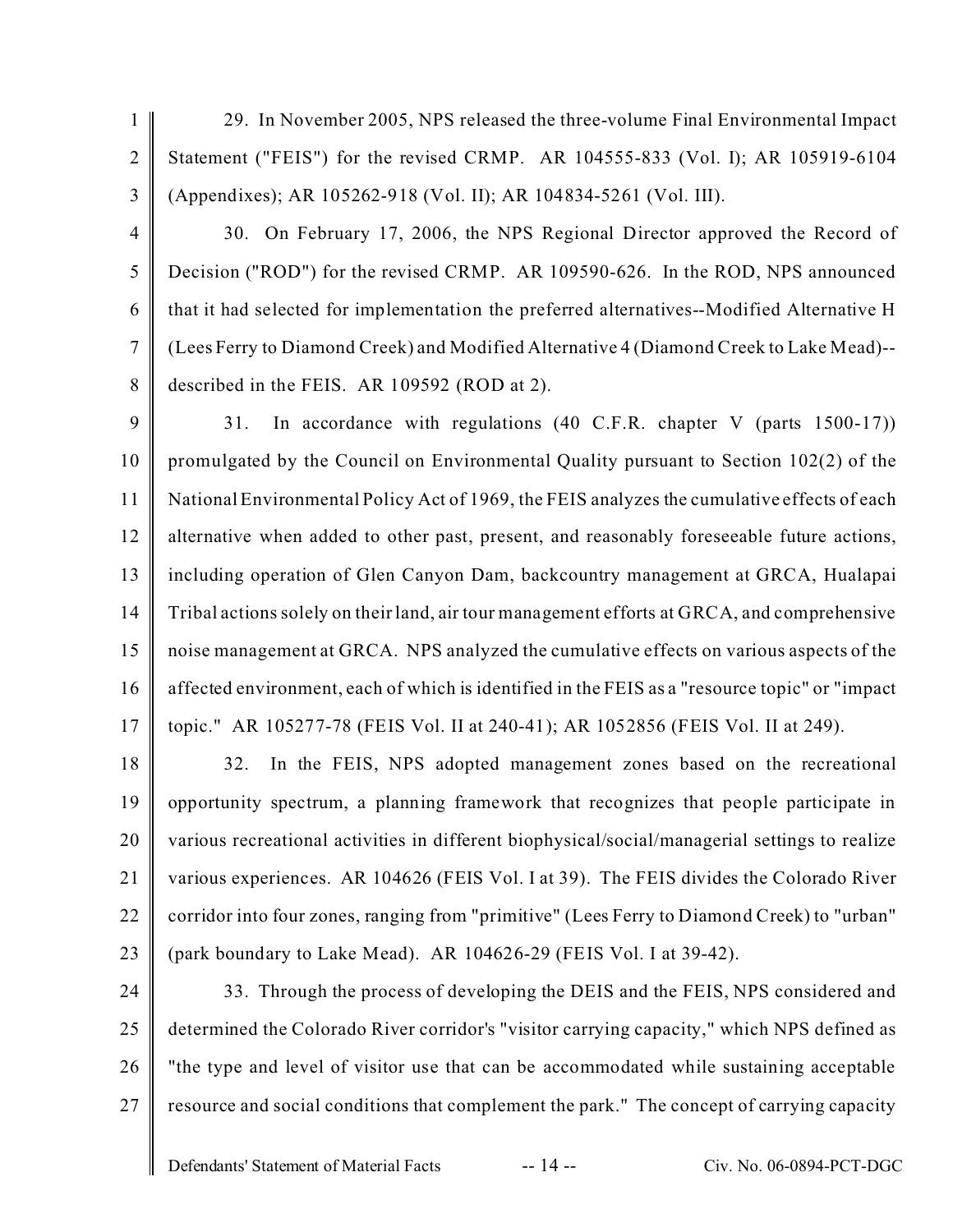1  $\mathfrak{D}$ 3 4 is intended to safeguard the quality of Park resources and the visitor experience. Park resources encompass all of the biophysical, aesthetic, and cultural elements and features contained in a park. AR 102428-30 (DEIS Vol. I at 26-28); AR 104617-19 (FEIS Vol. I at 30-32).

5 6 7 8 9 10 34. NPS also considered the equitable allocation of use between commercial and noncommercial boaters without exceeding the Colorado River corridor's carrying capacity. AR 102426-28 (DEIS Vol. I at 24-26); AR 104615-17 (FEIS Vol. I at 28-30). Although relative demand for commercial and noncommercial trips is difficult, if not impossible, to measure, multiple sources indicate that demand exceeds supply for both commercial and noncommercial trips. AR 104785-86 (FEIS Vol. I at 198-99).

11 12 13 14 15 16 17 18 19 20 21 22 35. As discussed above, the 2006 CRMP adjusts the allocation of use between commercial and noncommercial users that was in effect under the 1989 CRMP. The 1989 CRMP allocated 115,500 user-days to commercial users and 54,450 user-days to noncommercial users annually, or a ratio of 67.9 percent commercial to 32.1 percent noncommercial. SAR 007530. The 2006 CRMP continues to cap commercial use at 115,500 user-days annually; however, the 2006 CRMP does not cap noncommercial userdays. Based on expected number of launches and group size, NPS estimates that noncommercial boaters will use 113,486 user-days annually. Therefore, as measured in userdays, the 2006 CRMP allocates approximately 50.3 percent of annual use to commercial boaters and 49.7 percent to noncommercial boaters. During the summer and shoulder seasons the ratio is 59.3 percent commercial to 40.7 percent noncommercial. AR 109592-93 (ROD at 2-3); AR 104630 (FEIS Vol. I at 43).

23 24 25 26 27 36. Under the 1989 CRMP--specifically during the five-year period from 1998 through 2002--an average of 640 commercial launches and 18,891 commercial passengers embarked on the River annually. AR 104632 (FEIS Vol. I at 45). Under the 2006 CRMP, those numbers will decrease to 598 launches and an estimated 17,600 passengers. AR 062742 (ROD at 3); AR 104647 (FEIS Vol. I at 60). Under the 1989 CRMP, an average of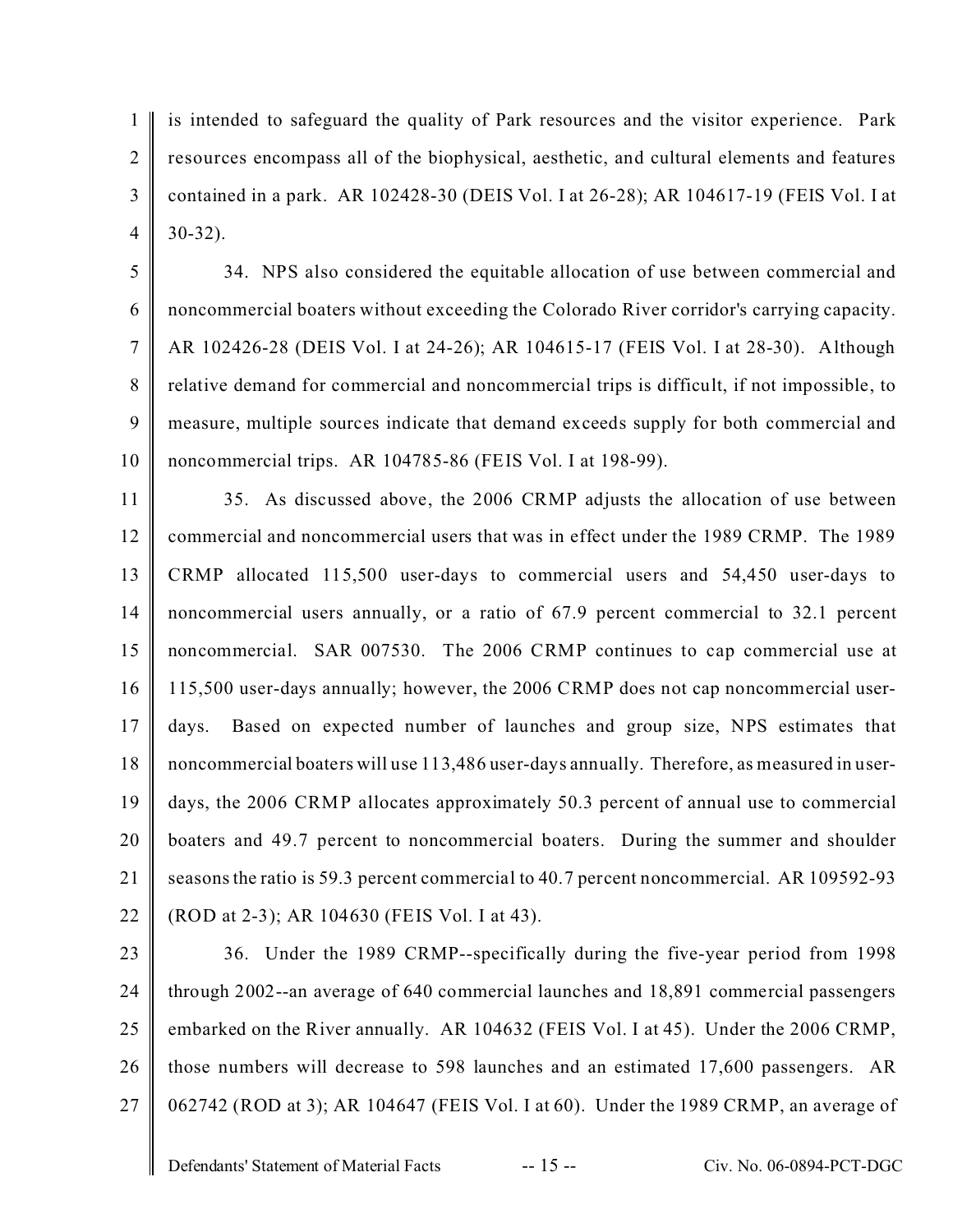| 1              | 253 noncommercial launches and 3,570 noncommercial passengers embarked on the River                                                                                                                                                    |
|----------------|----------------------------------------------------------------------------------------------------------------------------------------------------------------------------------------------------------------------------------------|
| $\overline{2}$ | annually. AR 104632 (FEIS Vol. I at 45). Under the 2006 CRMP those numbers will nearly                                                                                                                                                 |
| 3              | double to a total of 503 launches and an estimated 7,051 passengers. AR 109593 (ROD at                                                                                                                                                 |
| $\overline{4}$ | 3); AR 104647 (FEIS Vol. I at 60).                                                                                                                                                                                                     |
| 5              | 37. Throughout the process of developing the DEIS and the FEIS, NPS considered                                                                                                                                                         |
| 6              | visitor use and experience as part of the affected environment and analyzed the impacts of                                                                                                                                             |
| $\tau$         | the various proposed alternatives on visitor use and experience. AR 102566-95 (DEIS Vol. I                                                                                                                                             |
| 8              | at 164-93); AR 102990-3077 (DEIS Vol. II at 578-665); AR 104767-96 (FEIS Vol. I at 180-                                                                                                                                                |
| 9              | 209); AR 105642-733 (FEIS Vol. II at 605-96). The FEIS summarizes the public comments                                                                                                                                                  |
| 10             | received during public scoping as follows:                                                                                                                                                                                             |
| 11             | The analysis of public scoping comments clearly indicated that there is no one                                                                                                                                                         |
| 12             | definition of the ideal Grand Canyon river trip. For example, while some<br>people may prefer a trip without motors of any kind, some may prefer a                                                                                     |
| 13             | motorized trip that ends with a helicopter ride. Still others may prefer<br>motorized trips, but find the prospect of encountering a helicopter shuttle<br>unacceptable. Some visitors want a social experience while others prefer to |
| 14             | vacation with a small group that is unlikely to encounter other groups. Some<br>want short trips, others want long trips. Preferences also vary on desired                                                                             |
| 15             | season and whether trips are commercial or self-guided. All of the variables,<br>and the degree to which each is offered, are considered in this analysis.                                                                             |
| 16             | AR 105645 (FEIS Vol. II at 608).                                                                                                                                                                                                       |
| 17<br>18       | 38. The NPS also specifically considered whether guided, commercial trips down the                                                                                                                                                     |
|                | Colorado River, including motorized trips, are a necessary and appropriate service to                                                                                                                                                  |
| 19<br>20       | authorize within GRCA. AR 104605-07 (FEIS Vol. I at 18-20). Commercial outfitters have                                                                                                                                                 |
|                | been providing guided trips on the Colorado River through GRCA for nearly 60 years. AR                                                                                                                                                 |
| 21             | 104606 (FEIS Vol. I at 19). In general, motorized trips are shorter than nonmotorized trips,                                                                                                                                           |
| 22             | and motorized, commercial trips are less expensive than nonmotorized commercial trips. AR                                                                                                                                              |
| 23<br>24       | 104804 (FEIS Vol. I at 217).                                                                                                                                                                                                           |
| 25             | 39. After releasing the DEIS, NPS received hundreds of public comments on the                                                                                                                                                          |
|                | motors/no-motors issue. Although opinions varied widely, many commenters urged the NPS                                                                                                                                                 |
| 26             | to continue to authorize motorized trips. The most common reasons given in support of                                                                                                                                                  |
| 27             | continuing to authorize motorized trips were to increase access for those physically unable                                                                                                                                            |
|                | $-16-$<br>Defendants' Statement of Material Facts<br>Civ. No. 06-0894-PCT-DGC                                                                                                                                                          |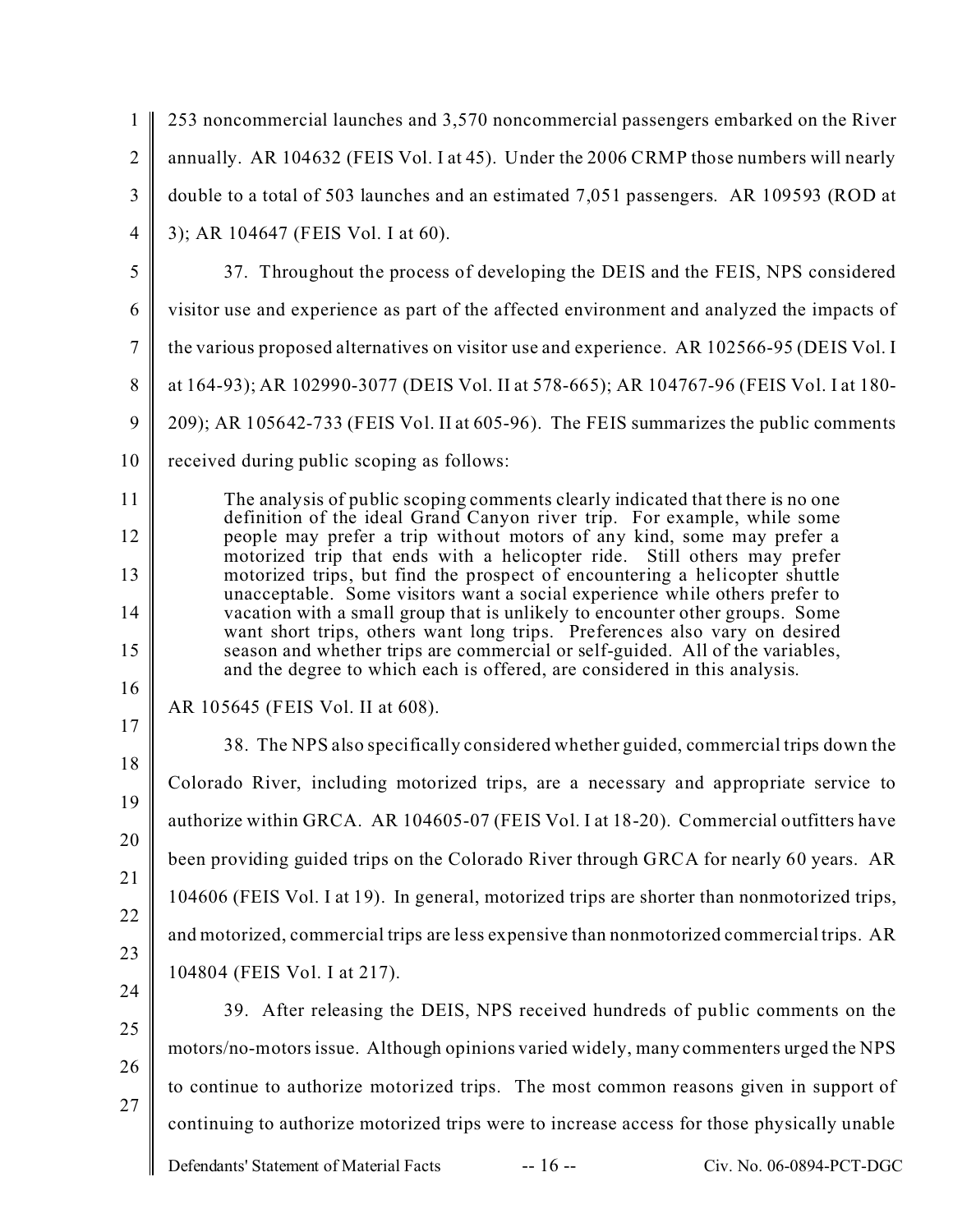1  $\mathfrak{D}$ 3 4 5 6 7 8 9 10 11 12 13 14 15 16 17 18 19 20 21 22 23 24 25 26 27 to experience the canyon without motorized assistance, to offer shorter trips for people with limited vacation time, and to offer less expensive trips (i.e., faster and thus shorter than commercial oar trips) for people with limited financial means. Four major Grand Canyon river user groups--representing a diverse assembly of the Park's river users, including outfitters, private boaters, and commercial passengers--in joint comments, explained the importance of motorized use, stating, in part: The collaborating groups support the continuation of an appropriate type and level of both motor and non-motor recreational use on the Colorado River within the Grand Canyon throughout the life of the newly revised CRMP. \* \* \* Motorized use as part of the system allows for far greater and broader overall public access opportunities to Grand Canyon river trips, both commercial and noncommercial, than would otherwise be possible.  $**$  It is absolutely critical, therefore, that a reasonable level of the appropriate type of both motorized and non-motorized recreational use continue on the Colorado River under the updated and revised CRMP. AR 050540. Many individuals submitted comments similar to the following: We applaud the National Park Service for supporting the continuation of motorboats in Preferred Alternative 'H'. Retaining motorized rafting supports the management objective of providing a diverse range of quality recreational opportunities for park visitors by allowing the widest spectrum of ages, abilities and trip lengths for canyon visitors. We are pleased that the NPS recognizes the fact that motorboats do not 'permanently impact wilderness resources or permanently denigrate wilderness values.' AR 047187. One commenter stated: "It [prohibiting motorboats and helicopters] would certainly eliminate many, or most, individuals from making the trip for time, financial, or physical factors." AR 057654. Another commenter stated: When I was young enough to hike the canyon, I had neither the money nor the vacation time to allow me to raft the canyon. I dreamed of someday rafting the canyon for nearly 25 years before I was able to do it. Do not restrict rafting to only those tax-paying citizens fit enough to hike in/out of the canyon. Do not make rafting the canyon available only to those citizens with enough vacation time and rafting experience to take an 18-day non-motorized rafting trip. AR 057567. 40. With respect to the impact on visitor use and experience of Modified Alternative H, the selected alternative for the upper section of the River (Lees Ferry to Diamond Creek), NPS concluded:

Defendants' Statement of Material Facts -- 17 -- Civ. No. 06-0894-PCT-DGC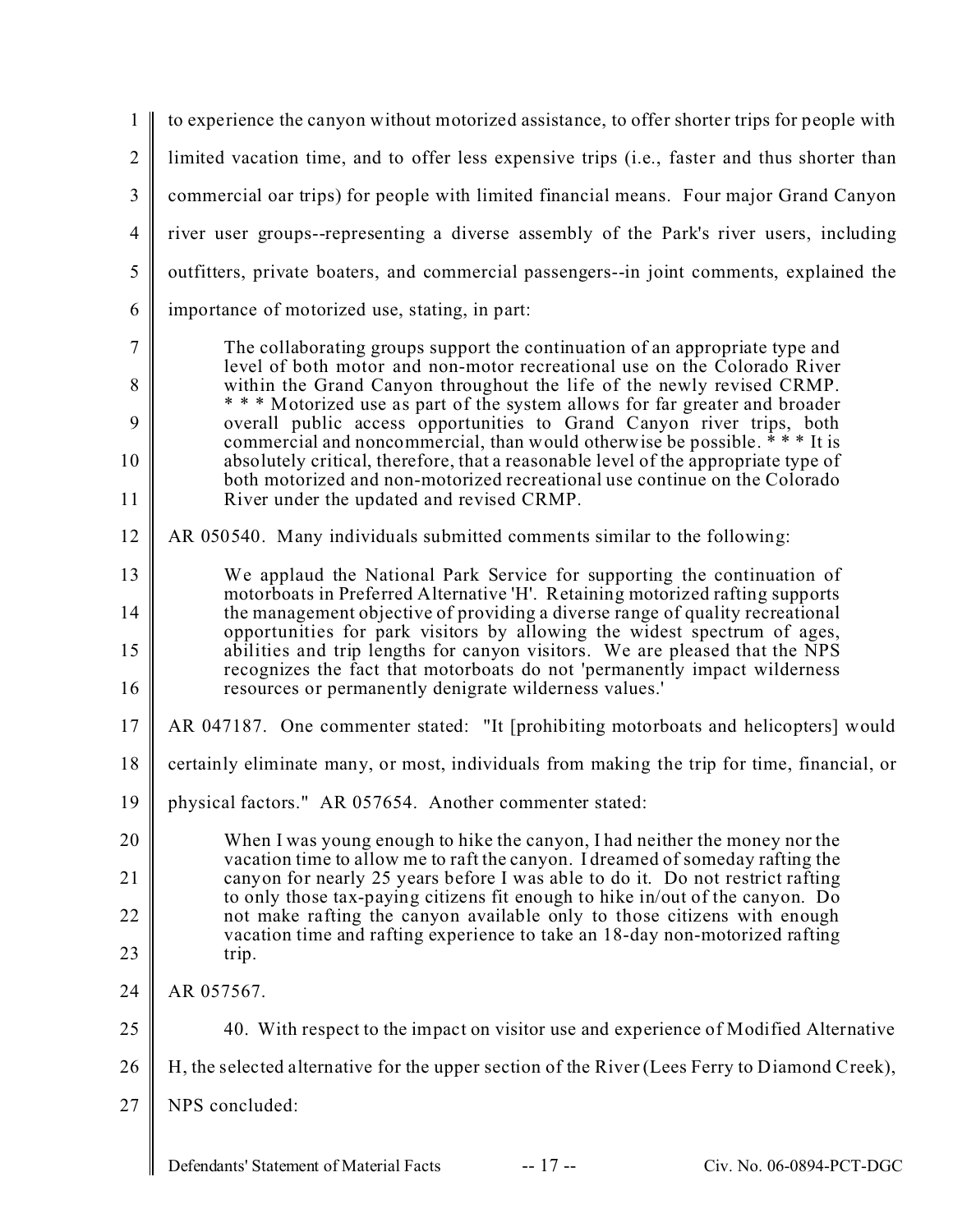1  $\mathfrak{D}$ 3 4 5 6 7 8 9 10 11 12 13 14 15 16 17 18 19 20 21 22 23 24 25 26 27 Defendants' Statement of Material Facts -- 18 -- Civ. No. 06-0894-PCT-DGC Because of the variability of visitors' perceptions, values, and their level of sensitivity to certain impacts, the intensity of impacts would be negligible to moderate, and adverse or beneficial depending on their perspective and desired experience. The even launch patterns, smaller group sizes, higher level of mixed motorized and nonmotorized opportunities at similar to current levels of Whitmore exchanges during the motorized season, and increased discretionary time throughout the year, but especially during the summer season, would most likely be desirable to most people seeking both motorized and nonmotorized trips. AR 105691 (FEIS Vol. II at 653). 41. Based on extensive public comments it received on the DEIS and its various impact analyses, NPS made the following determination with respect to the necessity and appropriateness of continuing to authorize commercial river guides and trips: A river trip through the Grand Canyon can be a life-shaping experience. Thousands of visitors each year seek to experience the Grand Canyon in this intimate and adventurous way. Since many visitors who wish to raft the Colorado River through Grand Canyon possess neither the equipment nor the skill to successfully navigate the rapids and other hazards of the river, the NPS has determined that it is necessary and appropriate for the public use and enjoyment of the park to provide for experienced and professional river guides who can provide such skills and equipment. AR 104606 (FEIS Vol. I at 19). 42. Although NPS will continue to authorize commercial trips, including motorized trips, the 2006 CRMP imposes additional restrictions on commercial trips. For example, the 1989 CRMP permitted a maximum of 43 passengers per motorized commercial trip (39 per nonmotorized commercial trip), including guides. The 2006 CRMP reduces group size, permitting a maximum of 32 passengers per commercial trip, including guides, from May 1 through August 31, and 24 passengers, including guides, during the "shoulder seasons." AR 109592 (ROD at 2); AR 104630 (FEIS Vol. I at 43); AR 104646 (FEIS Vol. I at 59). 43. In the FEIS, NPS considered natural soundscape as part of the affected environment and analyzed the impact of the various proposed alternatives on natural soundscape along the Colorado River within GRCA. AR 104728-30 (FEIS Vol. I at 141-43); AR 105385-441 (FEIS Vol. II at 348-404). NPS also considered appropriate mitigation measures to reduce the impacts of various alternatives on the natural soundscape. AR 105393-94 (FEIS Vol. II at 356-57).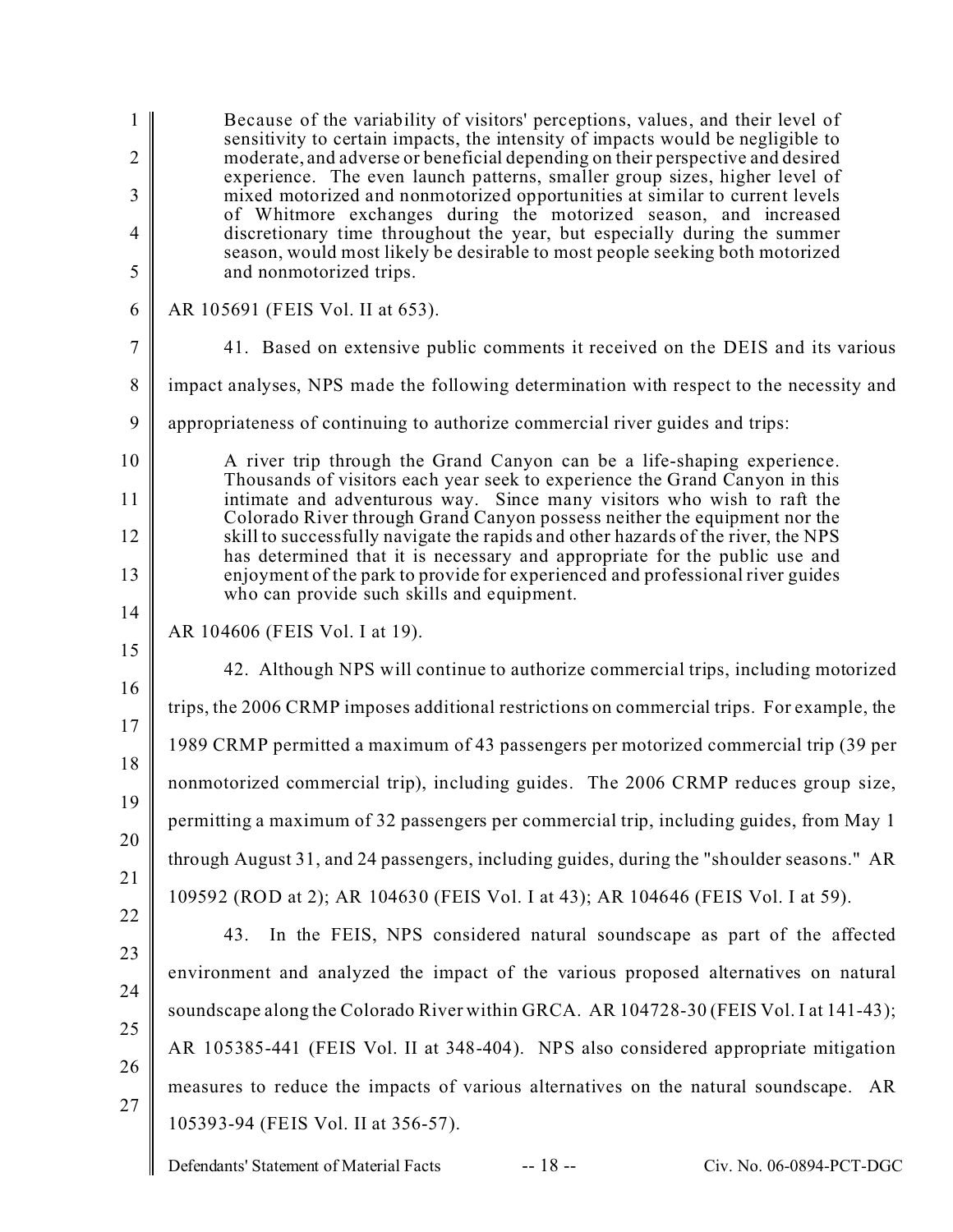1  $\overline{2}$ 3 4 5 6 44. For purposes of the natural soundscape analysis, NPS evaluated impacts "for the noise produced at various locations along the river corridor (percent time audible), and contrasted to the amount of unaffected natural sounds (noise-free interval) to be expected or desired in the particular zone." AR 105391 (FEIS Vol. II at 354). NPS utilized "natural ambient sound levels" or "natural soundscape" as the baseline for its analysis. AR 104728- 30 (FEIS Vol. I at 141-43) and AR 105388-98 (FEIS Vol. II at 351-61).

7 8 9 45. Typical water-influenced natural ambient sound levels along the river vary between 24 dBA and 66 dBA, depending on proximity to rapids and flow levels. AR 104728-30 (FEIS Vol. I at 141-43); AR 105389 (FEIS Vol. II at 352).

10 11 12 13 14 15 16 17 18 19 20 46. The 2006 CRMP continues to require the use of four-stroke outboard motors, which are cleaner burning and quieter than two-stroke outboard motors, and prohibits the use of generators, except in emergency situations and for inflating rafts. AR 109597 (ROD at 7); AR 105323, 105330 (FEIS Vol. II at 286, 293). A researcher measured the noise produced by a 30-horsepower, four-stroke outboard motor, operating at full speed while headed downstream, at a maximum of 60 dBA at a distance of about 56 yards. AR 105389 (FEIS Vol. II at 352). By comparison a normal conversation also measures about 60 dBA. AR 104730 (FEIS Vol. I at 143). In locations such as river rapids, where the sound from moving water and other natural sounds (wind, storm activity, insect activity, etc.) raises the natural ambient sound levels, the sounds of motors and other human sources will usually have less impact on the natural soundscape. AR 105395 (FEIS Vol. II at 360).

21 22 23 24 25 47. Under the 2006 CRMP, during the peak summer season (May-August), motorboat noise may be audible at any single point on the river for a total of about 54 minutes during a 12-hour day, which is considered a minor adverse impact. Because motorized watercraft do not run their motors all the time, for any single point on the river the noise intrusions are expected to be random in nature and infrequent. AR 105421 (FEIS Vol. II at 384).

26 27 48. The 1989 CRMP authorized motorized trips during nine months of the year; the 2006 CRMP authorizes motorized trips during only five and a half months of the year. AR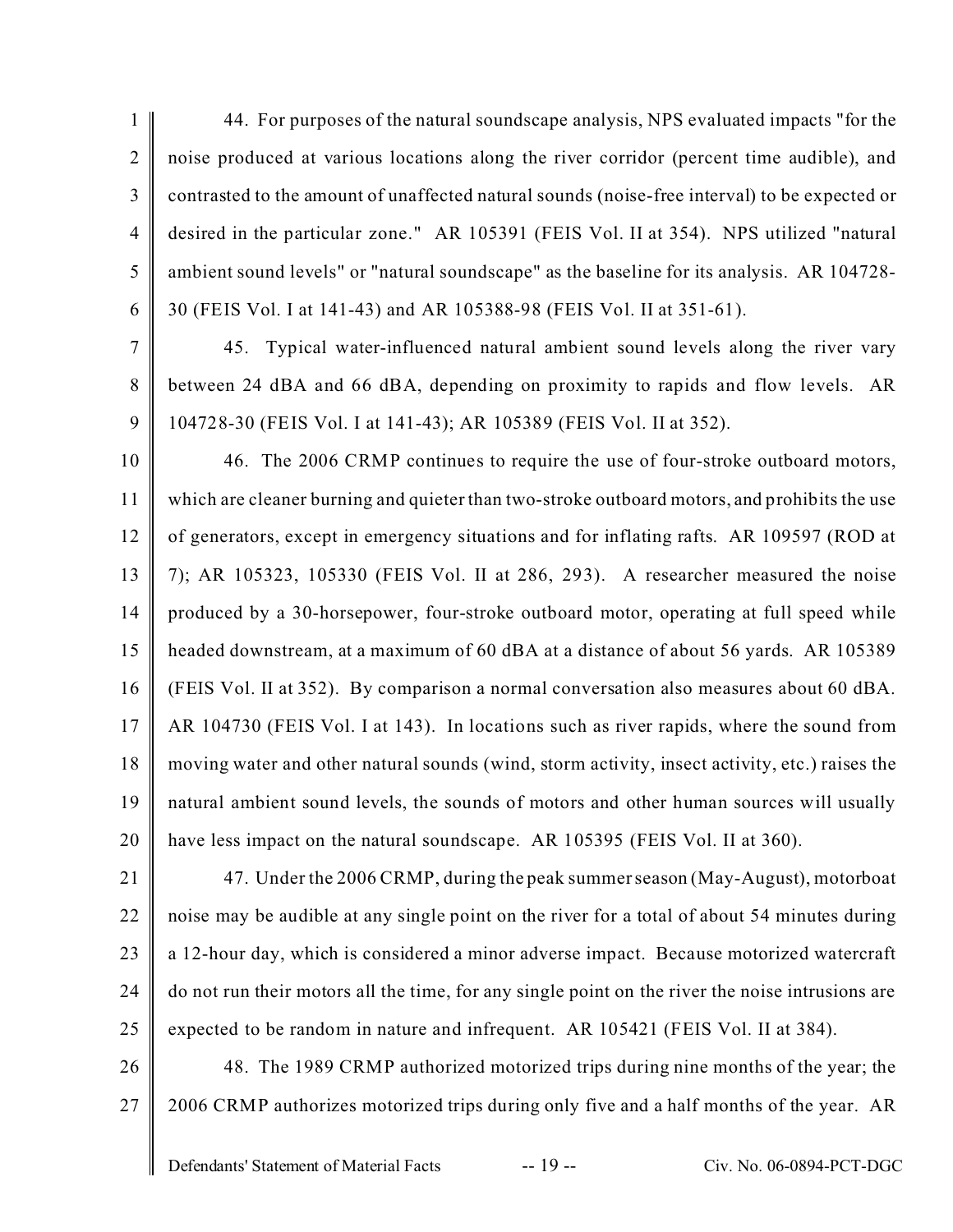1 104648 (FEIS Vol. I at 61).

| $\overline{2}$ | 49. Some passengers either leave or join an existing river trip at places other than the                                                                    |
|----------------|-------------------------------------------------------------------------------------------------------------------------------------------------------------|
| $\mathfrak{Z}$ | standard launch points, such as Phantom Ranch (River Mile 88) or Whitmore Wash (River                                                                       |
| $\overline{4}$ | Mile 187). The action of substituting one passenger for another is known as a "passenger                                                                    |
| 5              | exchange." AR 104774 (FEIS Vol. I at 187). Most passenger exchanges at Whitmore Wash                                                                        |
| 6              | occur via helicopters landing on, and taking off from, nearby Hualapai Indian Reservation                                                                   |
| $\overline{7}$ | lands. AR 104774 (FEIS Vol. I at 187); AR 104781 (FEIS Vol. I at 194). NPS has no                                                                           |
| 8              | authority over transportation outside Park boundaries, including helicopter flights on                                                                      |
| 9              | Hualapai lands. AR 104646 (FEIS Vol. I at 59). Helicopters landing at Whitmore Wash on                                                                      |
| 10             | the Hualapai Indian Reservation typically transport passengers to and from the Bar-10                                                                       |
| 11             | Ranch, a private ranch located outside of the park on the north rim. AR 104774 (FEIS Vol. I                                                                 |
| 12             | at 187); AR 104802 (FEIS Vol. I at 215).                                                                                                                    |
| 13             | 50. Section 3(b) of the Act of August 18, 1987, Pub. L. No. 100-91, 101 Stat. 674,                                                                          |
| 14             | required the Secretary of the Interior to submit to the Administrator of the Federal Aviation                                                               |
| 15             | Administration a recommendation providing for "the substantial restoration of the natural                                                                   |
| 16             | quiet and experience of the park [GRCA] and protection of public health and safety from                                                                     |
| 17             | adverse effects associated with aircraft overflight." In accordance with this Act, the                                                                      |
| 18             | Administrator prepared a final plan for air traffic in the air space above the Grand Canyon                                                                 |
| 19             | and promulgated regulations to implement it. 14 C.F.R. Part 93, Subpart U. However,                                                                         |
| 20             | Section $3(c)$ of the Act contained the following limitation:                                                                                               |
| 21             | (c) HELICOPTER FLIGHTS OF RIVER RUNNERS--Subsection (b) shall not                                                                                           |
| 22             | prohibit the flight of helicopters--                                                                                                                        |
| 23             | (1) which fly a direct route between a point on the north rim outside of the<br>Grand Canyon National Park and locations on the Hualapai Indian Reservation |
| 24             | (as designated by the Tribe); and                                                                                                                           |
| 25             | (2) whose sole purpose is transporting individuals to or from boat trips on the<br>Colorado River and any guide of such a trip.                             |
| 26             | 51. The 1989 CRMP permitted passenger exchanges at Whitmore Wash all year. AR                                                                               |
| 27             | 104630 (FEIS Vol. I at 43). The 2006 CRMP permits passenger exchanges at Whitmore                                                                           |
|                | $-20-$<br>Defendants' Statement of Material Facts<br>Civ. No. 06-0894-PCT-DGC                                                                               |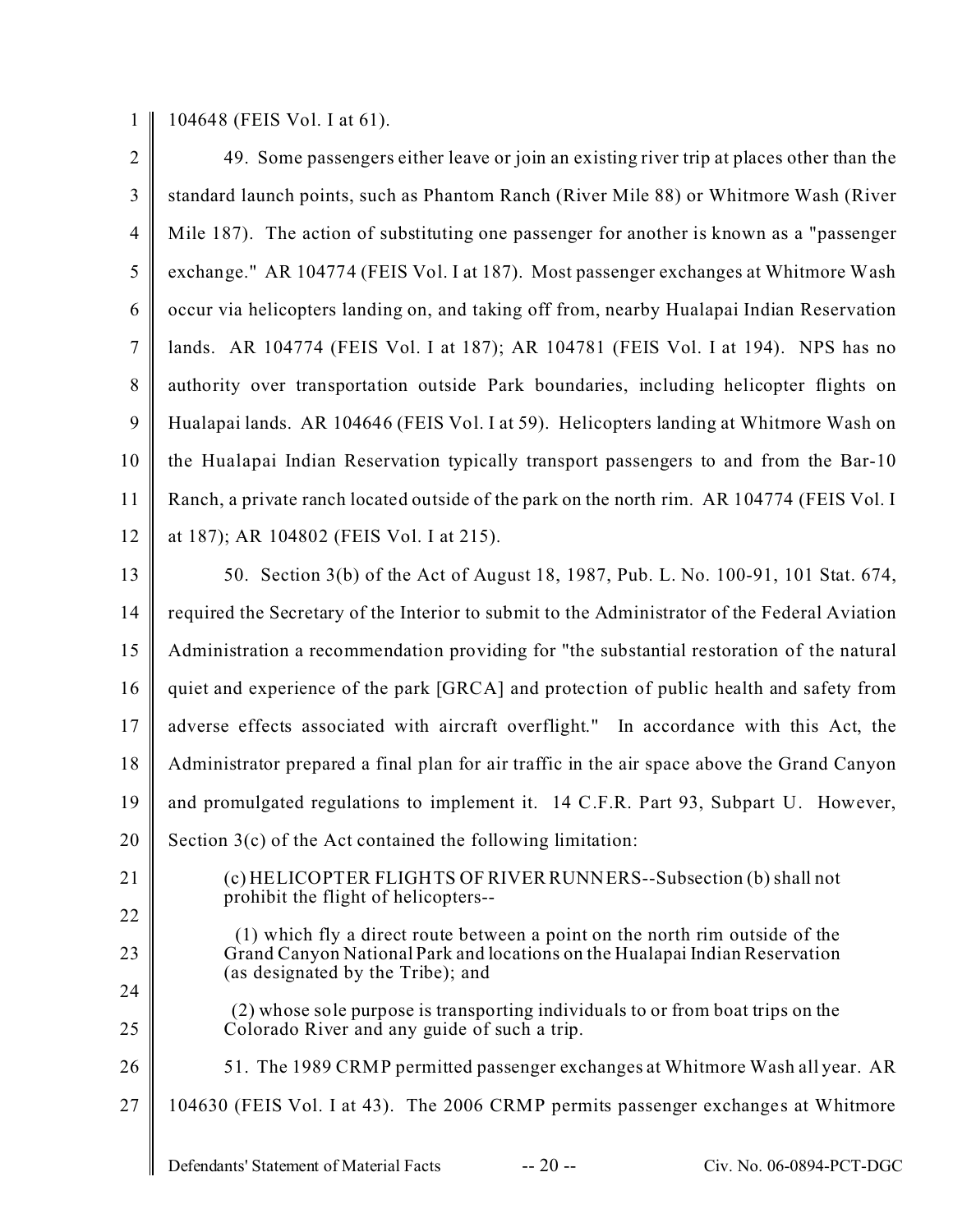1  $\mathfrak{D}$ 3 4 5 6 7 8 Wash only for trips launching from April through September. AR 109593-94 (ROD at 3-4); AR 104630 (FEIS Vol. I at 43). The 2006 CRMP reduces the total number of passenger exchanges permitted at Whitmore Wash. AR 104648 (FEIS Vol. I at 61). The 2006 CRMP also requires that exchanges be completed before 10:00 a.m. local time each day. AR 109593-94 (ROD at 3-4). Therefore, during the part of the year when exchanges are permitted at Whitmore Wash (April through September), helicopter sounds will be concentrated during the early morning hours (7:00 a.m. to 10:00 a.m.), but will not be audible at all during the rest of the day. AR 105422 (FEIS Vol. II at 385).

9 10 11 12 13 14 15 16 17 52. With respect to the impact on natural soundscape of Modified Alternative H, the selected alternative for the upper section of the River (from Lees Ferry to Diamond Creek), NPS concluded that overall noise intrusions would be of "minor to moderate intensity (at high-use areas and gathering points). It is likely that impacts can be reduced to minor levels or less with adequate funding and staffing for a monitoring and mitigation program." NPS also noted that even if all noise from all river recreation were eliminated from the Park (including river-related helicopter flights at Whitmore), "[t]here would still be 'significant adverse effects' on the natural soundscape due to frequent, periodic and noticeable noise from [non-river-related] overflights." AR 105424 (FEIS Vol. II at 387).

18 19 20 21 22 23 53. In response to public comments on the DEIS, the FEIS considered wilderness character as part of the affected environment and analyzes the impact of the various proposed alternatives on wilderness character along the Colorado River within GRCA. AR 104820-23 (FEIS Vol. I at 233-36) and AR 105815-37 (FEIS Vol. II at 778-800). Specifically, NPS analyzed the impacts of the various proposed alternatives on the following three qualities of wilderness derived from the language of the Wilderness Act:

24 25

a. Wilderness is undeveloped land retaining its primeval character and influence, without permanent improvements or human habitation.

26 b. Wilderness generally appears to have been affected primarily by the forces of nature, with the imprint of man's work substantially unnoticeable.

27 c. Wilderness has outstanding opportunities for solitude or a primitive and unconfined type of recreation.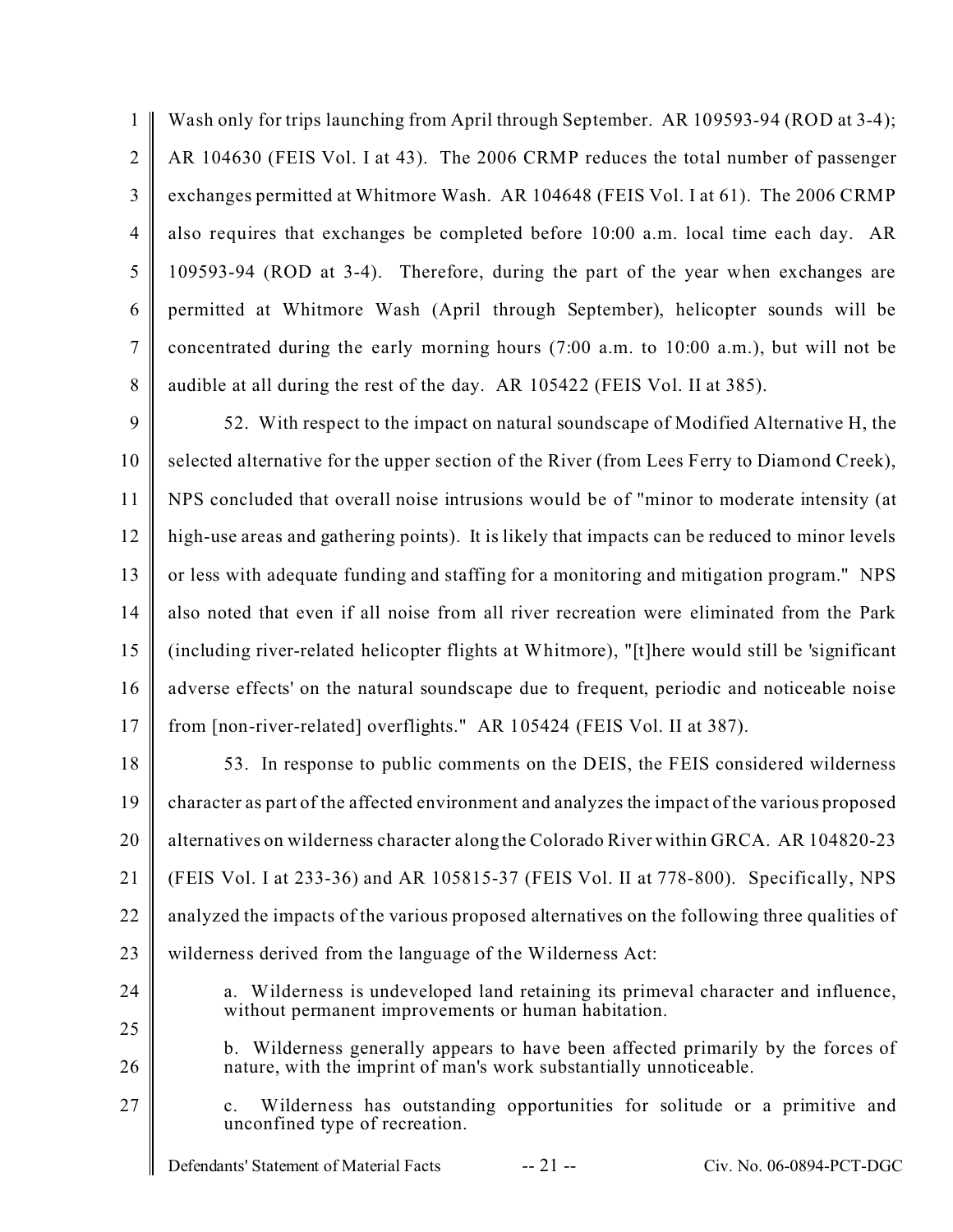1  $\overline{2}$ 16 U.S.C. § 1131(c); see AR 104822-23 (FEIS Vol. I at 235-36); AR 105816-17 (FEIS Vol. II at 779-80).

3 4 5 6 7 8 9 10 11 54. With respect to the impact on wilderness recreational opportunities of Modified Alternative H, NPS stated: "Visitors will experience smaller group sizes, especially during the shoulder and winter months, and the absence of motorized rafts and helicopter noise at the Whitmore area for at least six months each year (beginning in late September through March)." AR 105828 (FEIS Vol. II at 791). NPS also concluded: "For visitors seeking outstanding opportunities for solitude or a primitive and unconfined type of experience, the impacts would be adverse and of moderate intensity during the peak motorized periods, with beneficial and negligible impacts during the longer non-motorized use period with smaller group size." AR 105829 (FEIS Vol. II at 792).

12

13 14 55. With respect to the impact on wilderness character of Modified Alternative H, NPS concluded that the impacts would be both beneficial and adverse, and would range in intensity from negligible to moderate. AR 105829 (FEIS Vol. II at 792).

15 16 17 18 19 20 21 22 23 24 25 56. Based on advice provided by legal counsel and with the concurrence of the Department of the Interior's Assistant Secretary for Fish and Wildlife and Parks, the GRCA Superintendent concluded that it legitimately could permit the continued use of motorboats on the Colorado River without violating the Wilderness Act or any written NPS policy because (a) Congress has not designated any portion of GRCA as wilderness and (b) the continued use of motors is only a temporary or transient disturbance of wilderness values on the River and does not permanently impact wilderness resources or permanently denigrate wilderness values. Furthermore, "the continued use of motorboats does not pose a legal impediment to possible wilderness designation." AR 104604 (FEIS Vol. I at 17); AR 104821-22 (FEIS Vol. I at 234-35); Attachment 2 to Federal Defendants' Supplemental Notice of Lodging Administrative Record, Dkt. No. 42, September 21, 2006.

26

27

Dated: August 6, 2007. Respectfully Submitted,

Defendants' Statement of Material Facts -- 22 -- Civ. No. 06-0894-PCT-DGC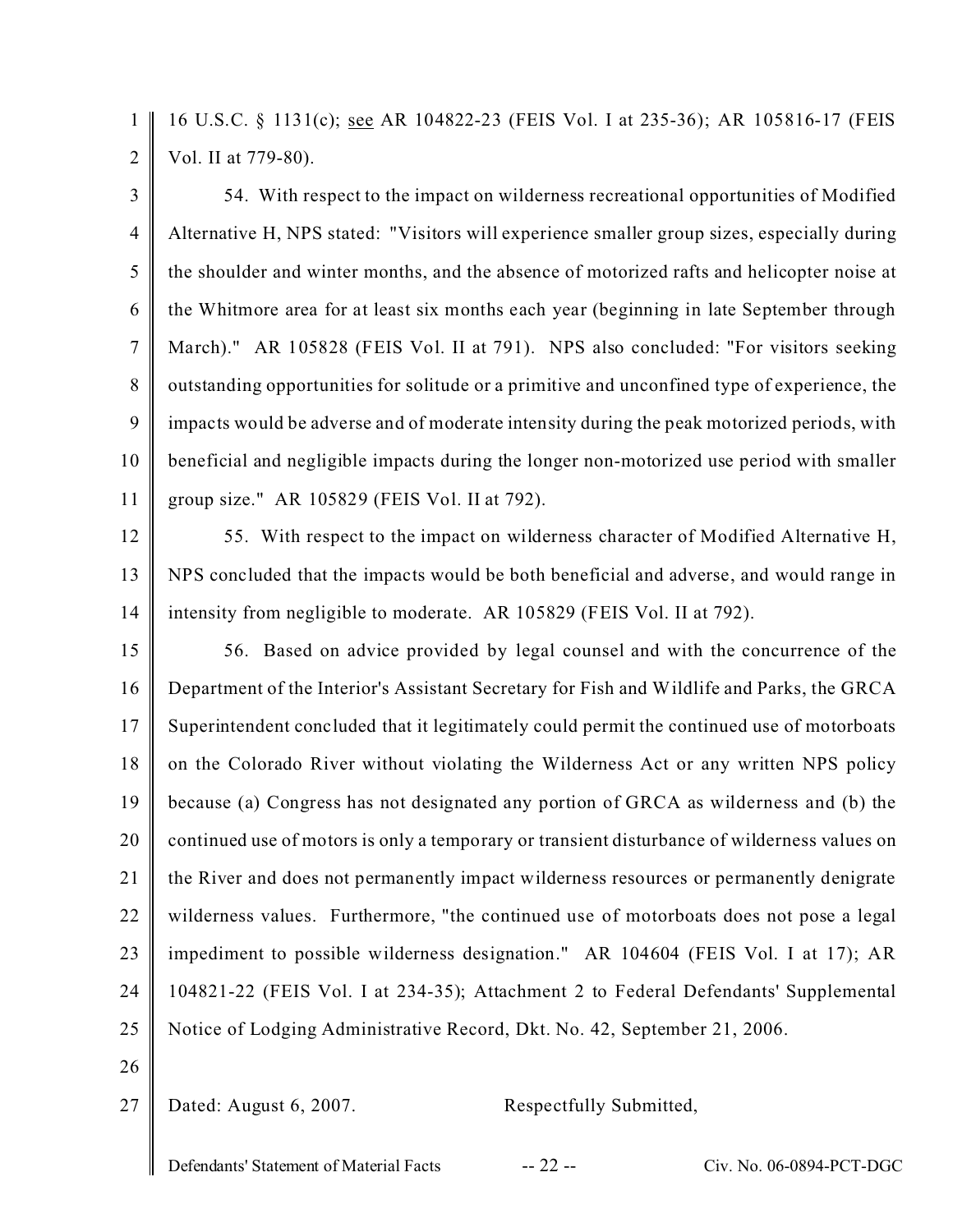| $\mathbf 1$<br>2 |                                         | DANIEL G. KNAUSS<br>United States Attorney<br>District of Arizona<br><b>SUE A. KLEIN</b> |
|------------------|-----------------------------------------|------------------------------------------------------------------------------------------|
| 3                |                                         | Assistant U.S. Attorney                                                                  |
| 4                |                                         | RONALD J. TENPAS<br><b>Acting Assistant Attorney General</b>                             |
| 5                |                                         | U.S. Department of Justice<br><b>Environment and Natural Resources Division</b>          |
| 6                |                                         | s/ Andrew A. Smith                                                                       |
| 7                |                                         | <b>ANDREW A. SMITH</b><br><b>Trial Attorney</b>                                          |
| 8                |                                         | <b>Natural Resources Section</b>                                                         |
| 9                |                                         | Of Counsel:                                                                              |
| 10               |                                         | <b>ROBERT C. EATON</b>                                                                   |
| 11               |                                         | Office of the Solicitor<br>U.S. Department of the Interior                               |
| 12               |                                         | <b>Attorneys for Federal Defendants</b>                                                  |
| 13               |                                         |                                                                                          |
| 14               |                                         | s/ Jonathan D. Simon<br><b>JONATHAN D SIMON</b>                                          |
|                  |                                         | <b>SAM KALEN</b>                                                                         |
| 15               |                                         | Van Ness Feldman PC<br>1050 Thomas Jefferson St NW, Suite 700                            |
| 16               |                                         | Washington, DC 20007<br>202-298-1932                                                     |
| 17               |                                         | <b>Attorneys for Defendant-Intervenor</b>                                                |
| 18               |                                         | <b>Grand Canyon River Outfitters Association</b>                                         |
| 19               |                                         | s/ Lori Potter                                                                           |
| 20               |                                         | <b>LORI POTTER</b><br>Kaplan Kirsch & Rockwell LLP                                       |
| 21               |                                         | 1675 Broadway, Suite 2300                                                                |
| 22               |                                         | Denver, Colorado 80202<br>303-825-7000                                                   |
| 23               |                                         | <b>Attorneys for Defendant-Intervenors</b>                                               |
| 24               |                                         | <b>Grand Canyon Private Boaters Association</b>                                          |
| 25               |                                         |                                                                                          |
| 26               |                                         |                                                                                          |
| 27               |                                         |                                                                                          |
|                  |                                         |                                                                                          |
|                  | Defendants' Statement of Material Facts | $-23 -$<br>Civ. No. 06-0894-PCT-DGC                                                      |